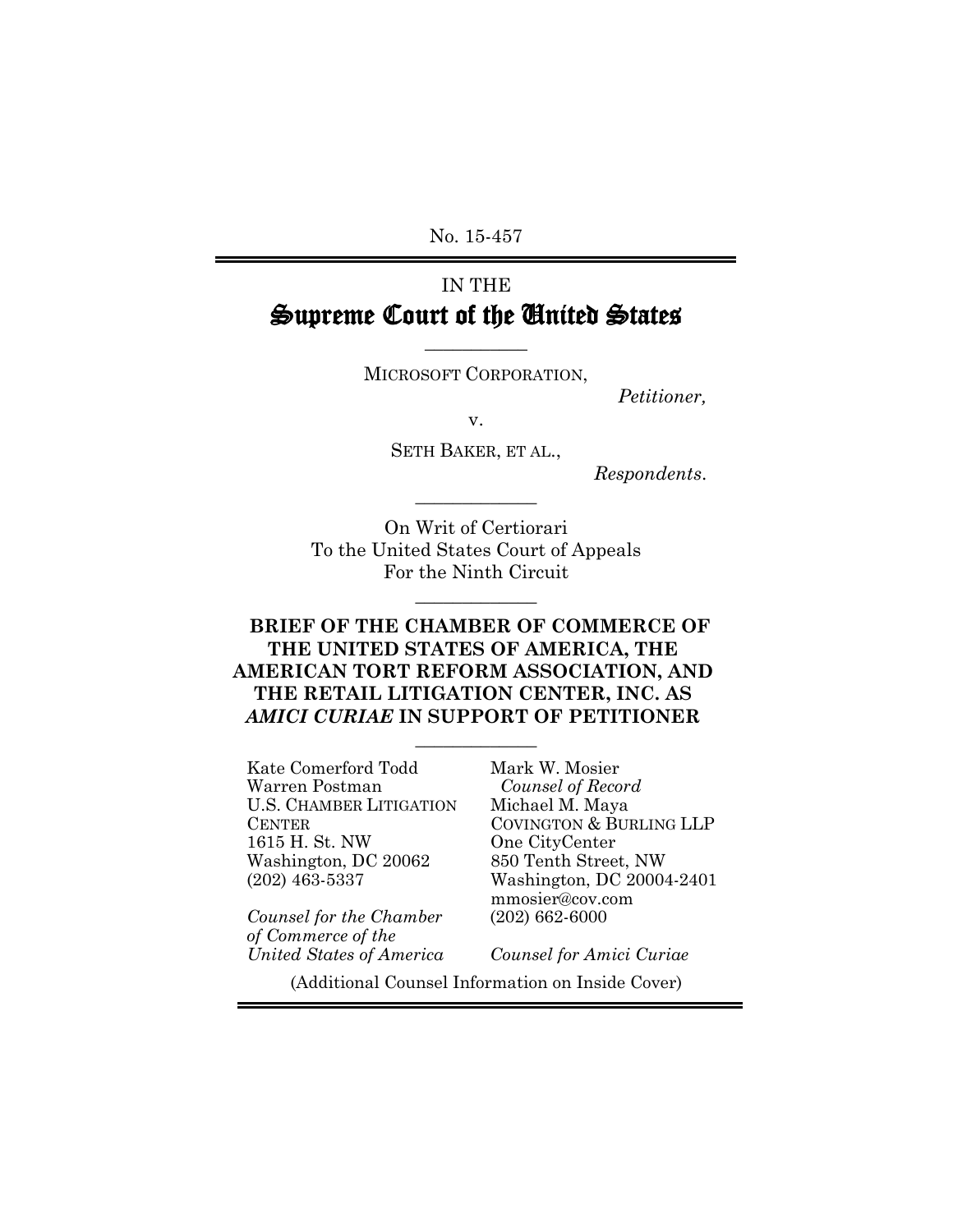H. Sherman Joyce Lauren Sheets Jarrell AMERICAN TORT REFORM **ASSOCIATION** 1101 Connecticut Avenue, NW, Suite 400 Washington, DC 20036 (202) 682-1168

*Counsel for American Tort Reform Association*

Deborah R. White RETAIL LITIGATION CENTER, INC. 1700 N. Moore Street Suite 2250 Arlington, VA 22209 (703) 600-2067

*Counsel for Retail Litigation Center, Inc.*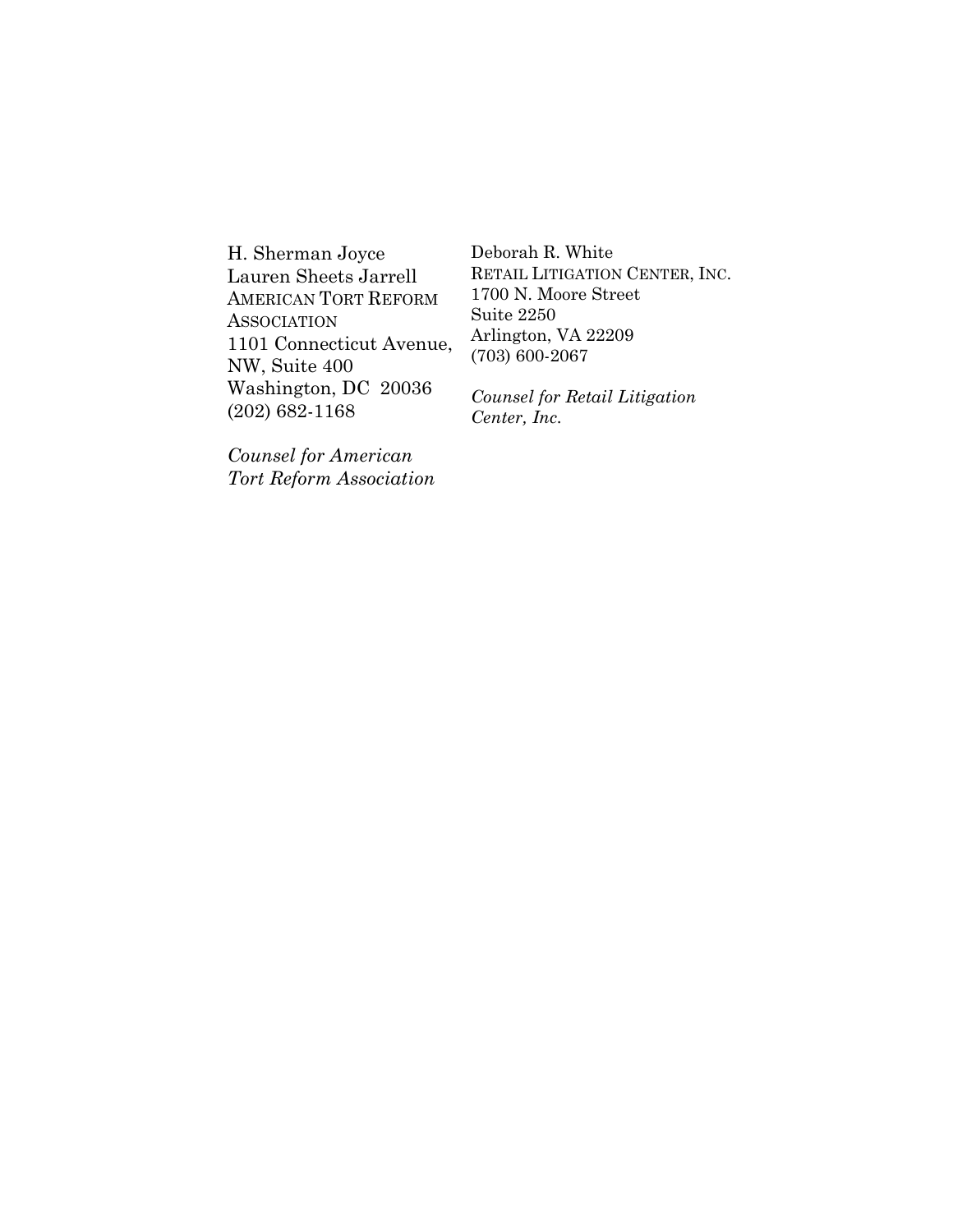## **TABLE OF CONTENTS**

|     |           |                                                                                                                                                                  | Page |
|-----|-----------|------------------------------------------------------------------------------------------------------------------------------------------------------------------|------|
|     |           |                                                                                                                                                                  |      |
|     |           | INTEREST OF THE AMICI CURIAE 1                                                                                                                                   |      |
|     |           | <b>INTRODUCTION AND SUMMARY OF</b>                                                                                                                               |      |
|     |           |                                                                                                                                                                  |      |
| I.  |           | The Ninth Circuit's Voluntary Dismissal<br>Rule Cannot Satisfy the Requirements of                                                                               |      |
|     | $A_{-}$   | Plaintiffs' Dismissal With Prejudice                                                                                                                             |      |
|     | <b>B.</b> | Section 1291's Finality Requirement<br>Is Not Satisfied If Plaintiffs May                                                                                        |      |
| II. |           | The Ninth Circuit's Voluntary Dismissal<br>Rule Wastes Judicial Resources and<br>Distorts Class Action Practice14                                                |      |
|     | A.        | The Ninth Circuit's Voluntary<br>Dismissal Rule Suffers from the<br>Same Flaws as the Death Knell                                                                |      |
|     | <b>B.</b> | The Ninth Circuit's Rule Upsets the<br>Balance Struck by Federal Rule of                                                                                         |      |
|     |           | III. The Ninth Circuit's Voluntary Dismissal<br>Rule Cannot Be Saved By Allowing<br>Plaintiffs To Pursue Appeal After a<br>Permanent Dismissal of Their Claims22 |      |
|     |           |                                                                                                                                                                  |      |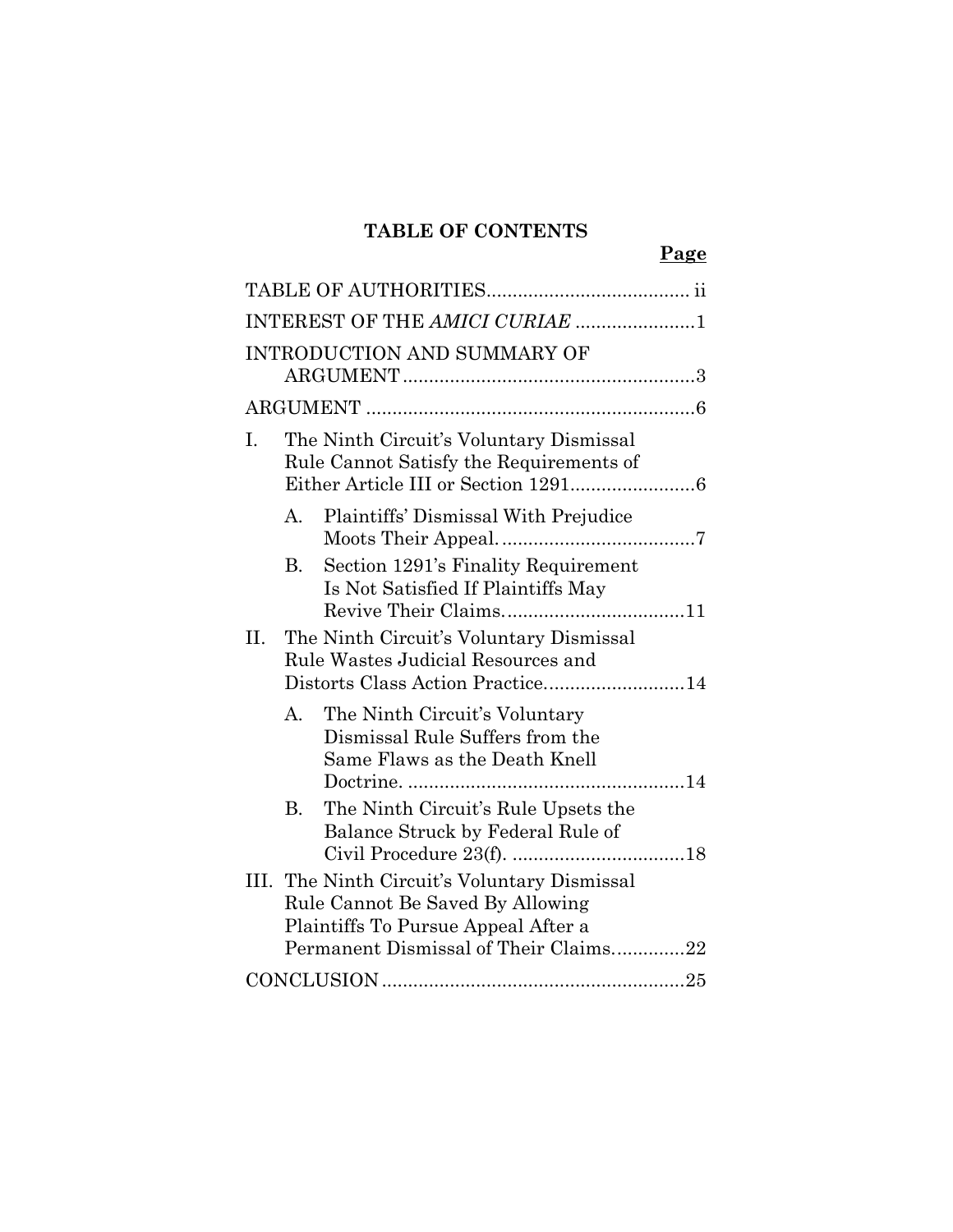## **TABLE OF AUTHORITIES**

# **Page(s)**

## <span id="page-3-0"></span>**Cases**

| Am. Elec. Power Co. v. Connecticut,  |
|--------------------------------------|
| Arizonans for Official English v.    |
| AT&T Mobility LLC v. Concepcion,     |
| Blair v. Equifax Check Servs., Inc., |
| Camesi v. Univ. of Pitt. Med. Ctr.,  |
| Chamberlan v. Ford Motor Co.,        |
| Coopers & Lybrand v. Livesay,        |
| Deakins v. Monaghan,                 |
| Deposit Guar. Nat'l Bank v. Roper,   |
| Eisen v. Carlisle & Jacquelin,       |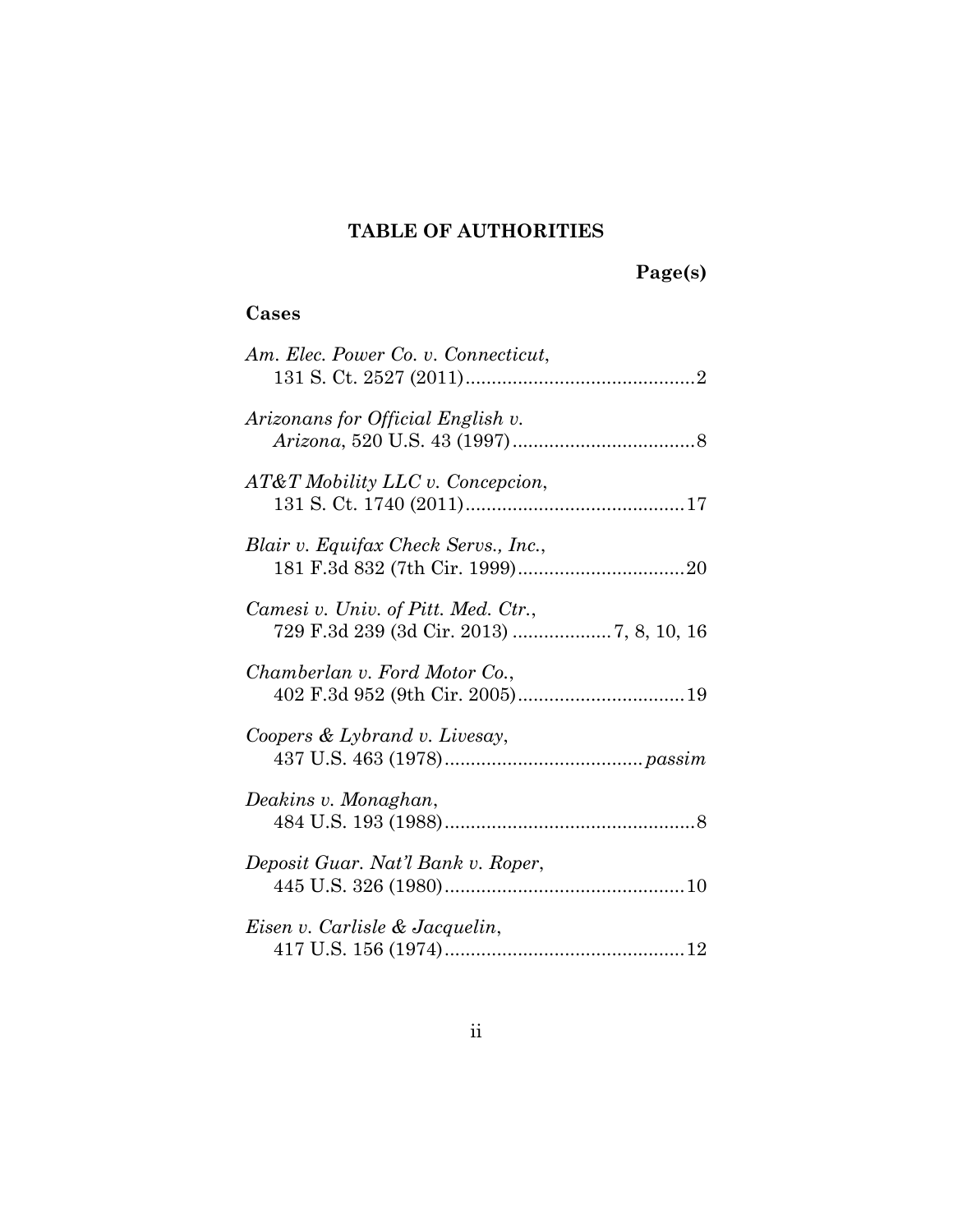| Fairley v. Andrews,                                                                 |
|-------------------------------------------------------------------------------------|
| Gardner v. Westinghouse Broad. Co,                                                  |
| Moses H. Cone Mem. Hosp. v. Mercury                                                 |
| Nashville, Chattanooga & St. Louis Ry.<br>v. United States, 113 U.S. 261 (1885)7    |
| O'Shea v. Littleton,                                                                |
| Page Plus of Atlanta, Inc. v. Owl Wireless,                                         |
| Rhodes v. E.I. du Pont de Nemours &<br>Co., 636 F.3d 88 (4th Cir. 2011) 10          |
| Semtek Int'l Inc. v. Lockheed Martin                                                |
| Shady Grove Orthopedic Assocs., P.A. v.<br>Allstate Ins. Co., 559 U.S. 393 (2010)17 |
| Summers v. Earth Island Inst.,                                                      |
| United States Parole Comm'n v.<br>Geraghty, 445 U.S. 388 (1980)11, 24               |
| United States v. Procter & Gamble Co.,                                              |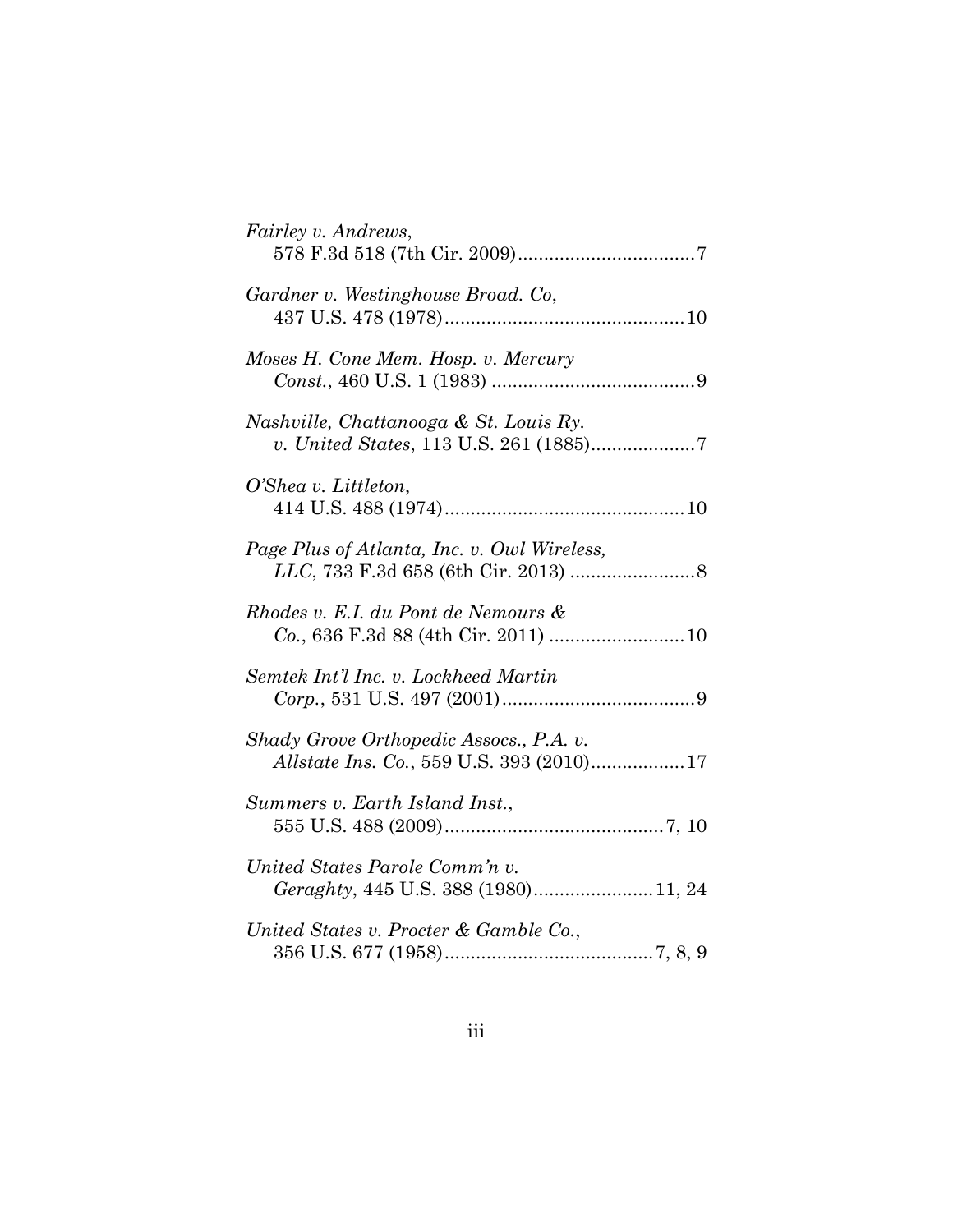| Williamson v. Mazda Motor of Am., Inc., |  |
|-----------------------------------------|--|
| Woodard v. STR Corp.,                   |  |

## **Statute and Rule**

## **Other Authorities**

| William P. Barnette, <i>The Limits of Consent:</i>                                                 |  |
|----------------------------------------------------------------------------------------------------|--|
| Voluntary Dismissals, Appeals of Class                                                             |  |
| Certification Denials, and Some Article                                                            |  |
| III Problems, 56 S. Tex. L. Rev. 451                                                               |  |
|                                                                                                    |  |
| John Beisner et al., Study Reveals US Courts<br>of Appeals Are Less Receptive to                   |  |
| <i>Reviewing Class Certification Rulings</i>                                                       |  |
|                                                                                                    |  |
| John C. Coffee, Jr., Class Action Accountabil-<br><i>ity: Reconciling Exit, Voice, and Loyalty</i> |  |
| <i>in Representative Litigation</i> , 100 Colum.                                                   |  |
|                                                                                                    |  |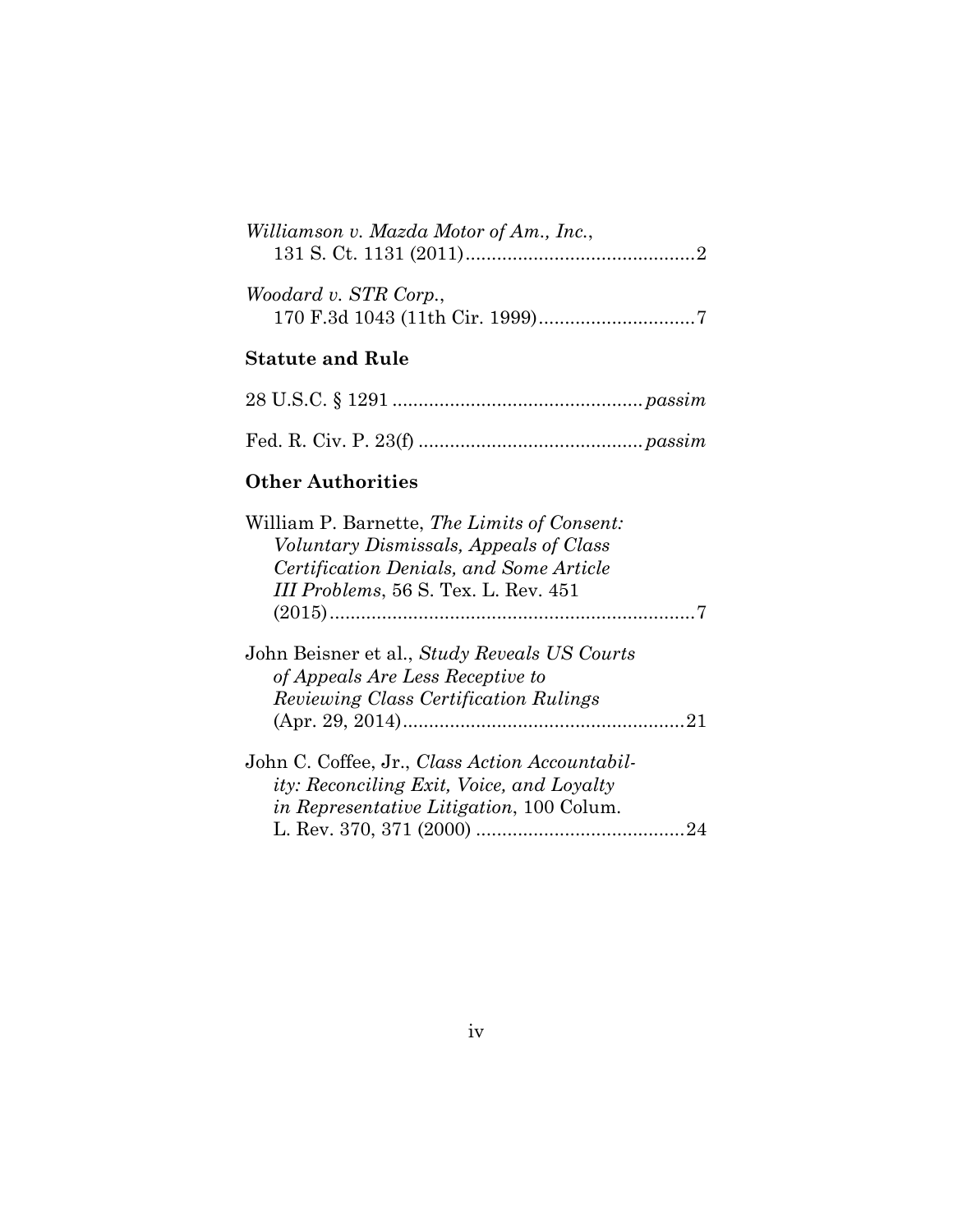#### **INTEREST OF THE** *AMICI CURIAE*

<span id="page-6-0"></span>The Chamber of Commerce of the United States of America is the world's largest business federation. It represents 300,000 direct members and indirectly represents the interests of more than three million companies and professional organizations of every size, in every industry sector, and from every region of the country.[1](#page-6-1) A central function of the Chamber is to represent the interests of its members in matters before Congress, the Executive Branch, and the courts, including this Court. To that end, the Chamber regularly files amicus briefs in cases that raise issues of vital concern to the nation's business community, including in cases involving important issues of class action practice and procedure. *See, e.g.*, *Tyson Foods, Inc. v. Bouaphakeo*, No. 14-1146 (filed Aug. 14, 2015); *Campbell-Ewald Co. v. Gomez*, No. 14-857 (filed July 23, 2015); *Spokeo, Inc. v. Robins*, No. 13-1339 (filed July 9, 2015).

The American Tort Reform Association ("ATRA") is a broad-based coalition of businesses, corporations, municipalities, associations, and professional firms that have pooled their resources to promote reform of the civil justice system with the goal of ensuring

<span id="page-6-1"></span><sup>1</sup> Pursuant to Supreme Court Rule 37.6, *amici* affirm that no counsel for a party authored the brief in whole or in part, that no counsel or party made a monetary contribution intended to fund the preparation or submission of this brief, and that no person other than the *amici*, their counsel, or their members made such a monetary contribution. The parties' consents to the filing of this brief are on file with the Clerk's office.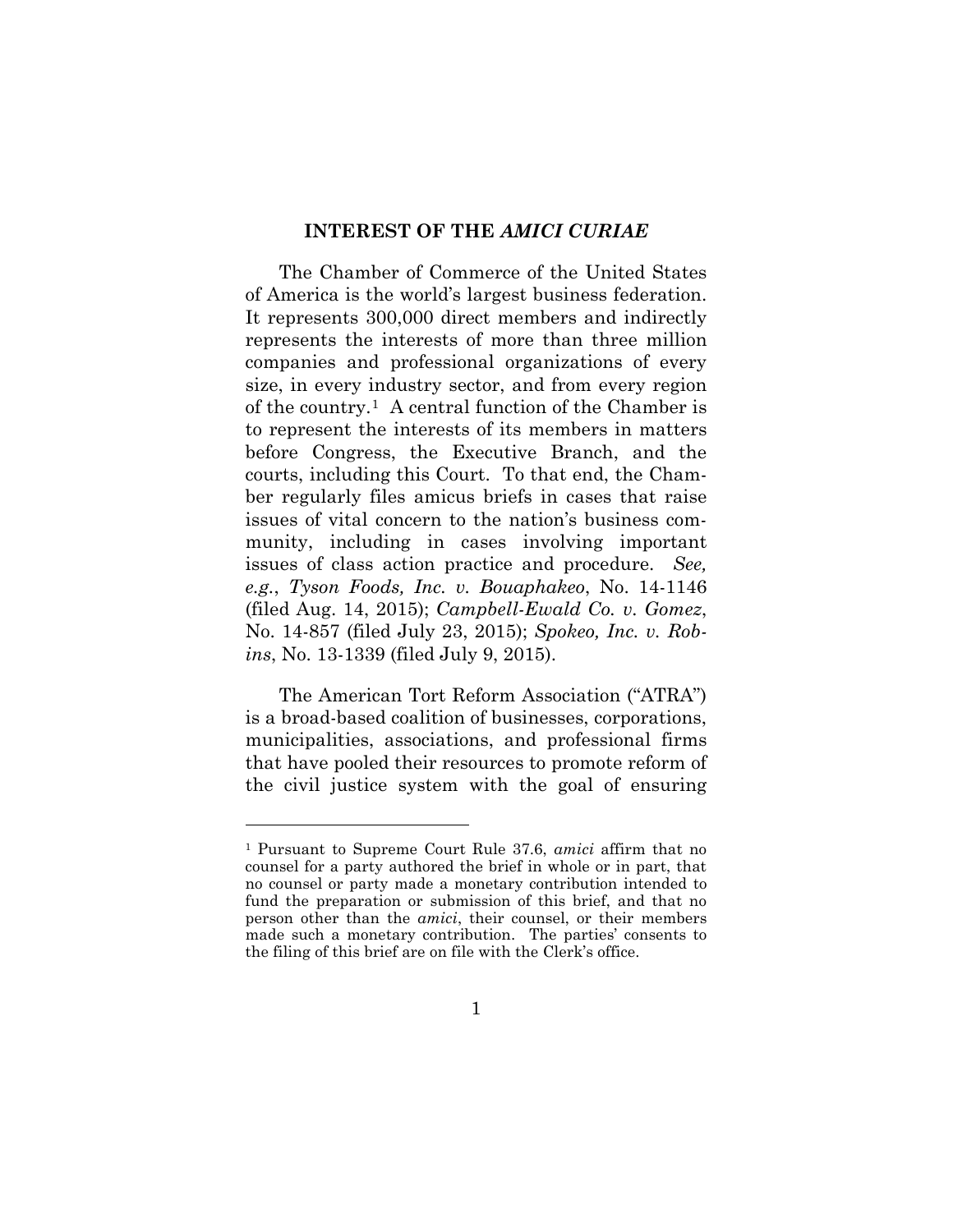fairness, balance, and predictability in civil litigation. For over two decades, ATRA has filed amicus curiae briefs in cases before this Court and other federal and state courts addressing issues of importance to its members. *See, e.g.*, *Am. Elec. Power Co. v. Connecticut*, 131 S. Ct. 2527 (2011); *Williamson v. Mazda Motor of Am., Inc.*, 131 S. Ct. 1131 (2011).

The Retail Litigation Center, Inc. ("RLC") is a public policy organization that identifies and engages in legal proceedings that affect the retail industry. The RLC's members include many of the country's largest and most innovative retailers. The member entities whose interests the RLC represents employ millions of people throughout the United States, provide goods and services to tens of millions more, and account for tens of billions of dollars in annual sales. The RLC seeks to provide courts with retail-industry perspectives on important legal issues, and to highlight the potential industry-wide consequences of significant pending cases.

Businesses are regularly named as defendants in class actions. The Chamber, ATRA, and RLC, as well as their members, have a strong interest in ensuring that the courts correctly apply the federal law governing appeals of class certification decisions. By failing to do that here, the Ninth Circuit has allowed class-action plaintiffs to take immediate appeals of orders denying class certification even in cases where the requirements for interlocutory appeal under Federal Rule of Civil Procedure 23(f) have not been met. That rule upsets the balance struck by Rule 23(f), allows prolonged litigation of unwarranted class action lawsuits, and harms *amici*'s members.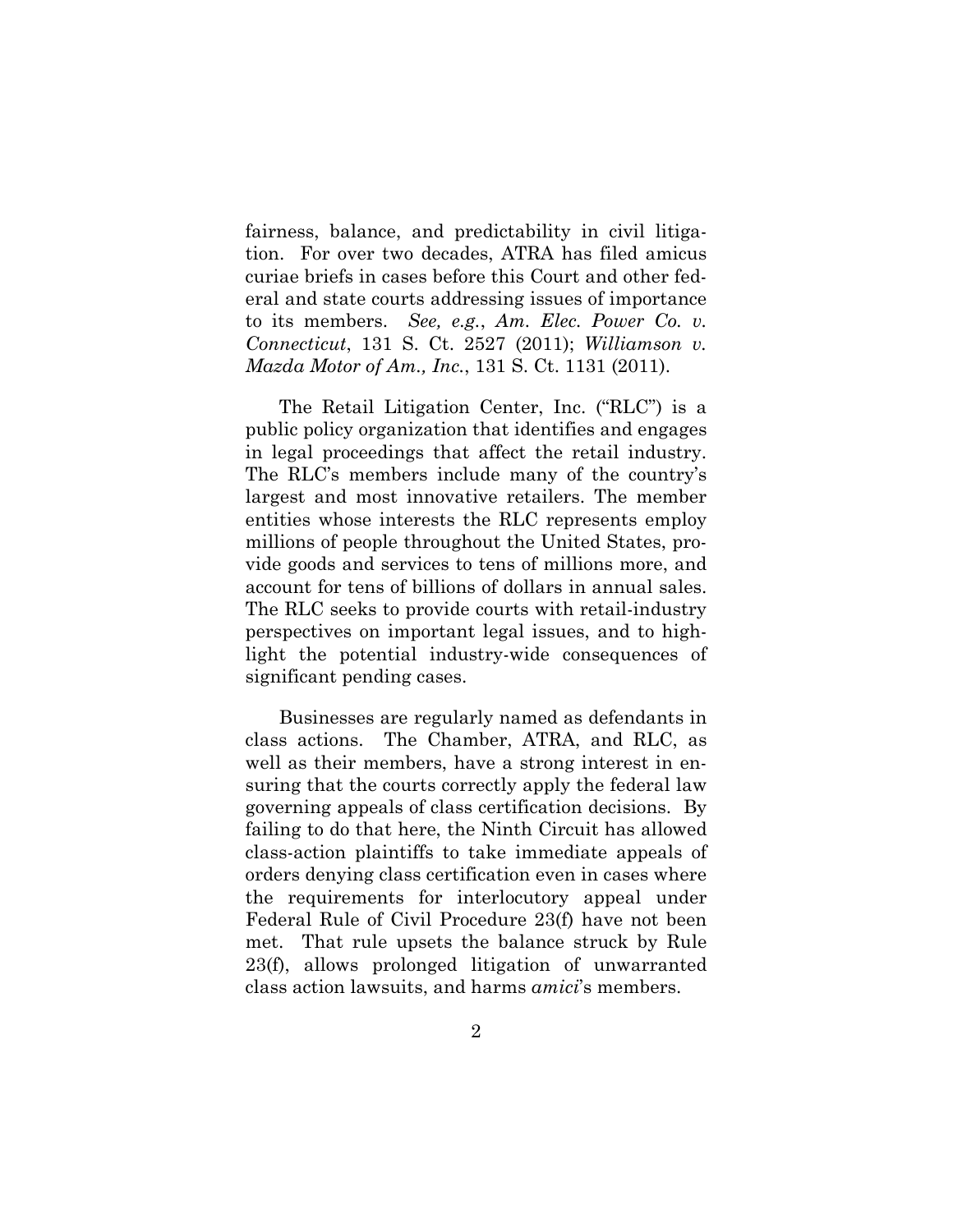### **INTRODUCTION AND SUMMARY OF ARGUMENT**

<span id="page-8-0"></span>Federal law expressly provides a method for parties to seek immediate appellate review of a class certification order. *See* Fed. R. Civ. P. 23(f). Under Rule 23(f), a party can petition for interlocutory review of the order, and the court of appeals has discretion to take the appeal and review the class certification order prior to final judgment. *Id.* Importantly, Rule 23(f) applies to orders both granting and denying class certification, and thus the rule makes appellate review available on the same terms to both plaintiffs and defendants.

The Ninth Circuit provides plaintiffs in a putative class action with an additional method for obtaining immediate appellate review of an order denying class certification[.2](#page-8-1) Under the Ninth Circuit's voluntary dismissal rule, a plaintiff may forgo litigating her claims on the merits and take an immediate appeal of an order denying class certification by voluntarily dismissing the claims with prejudice and then appealing under 28 U.S.C. § 1291. Unlike an appeal under Rule 23(f), the court of appeals has no discretion to decline jurisdiction over the appeal. And because this tactic depends on dismissing the claims—something a defendant cannot do—this method for obtaining immediate appellate review is available only to plaintiffs.

<span id="page-8-1"></span><sup>2</sup> As this case demonstrates, the Ninth Circuit applies the same rule when the court grants a defendant's motion to strike class allegations from the complaint. Pet. App. 12a.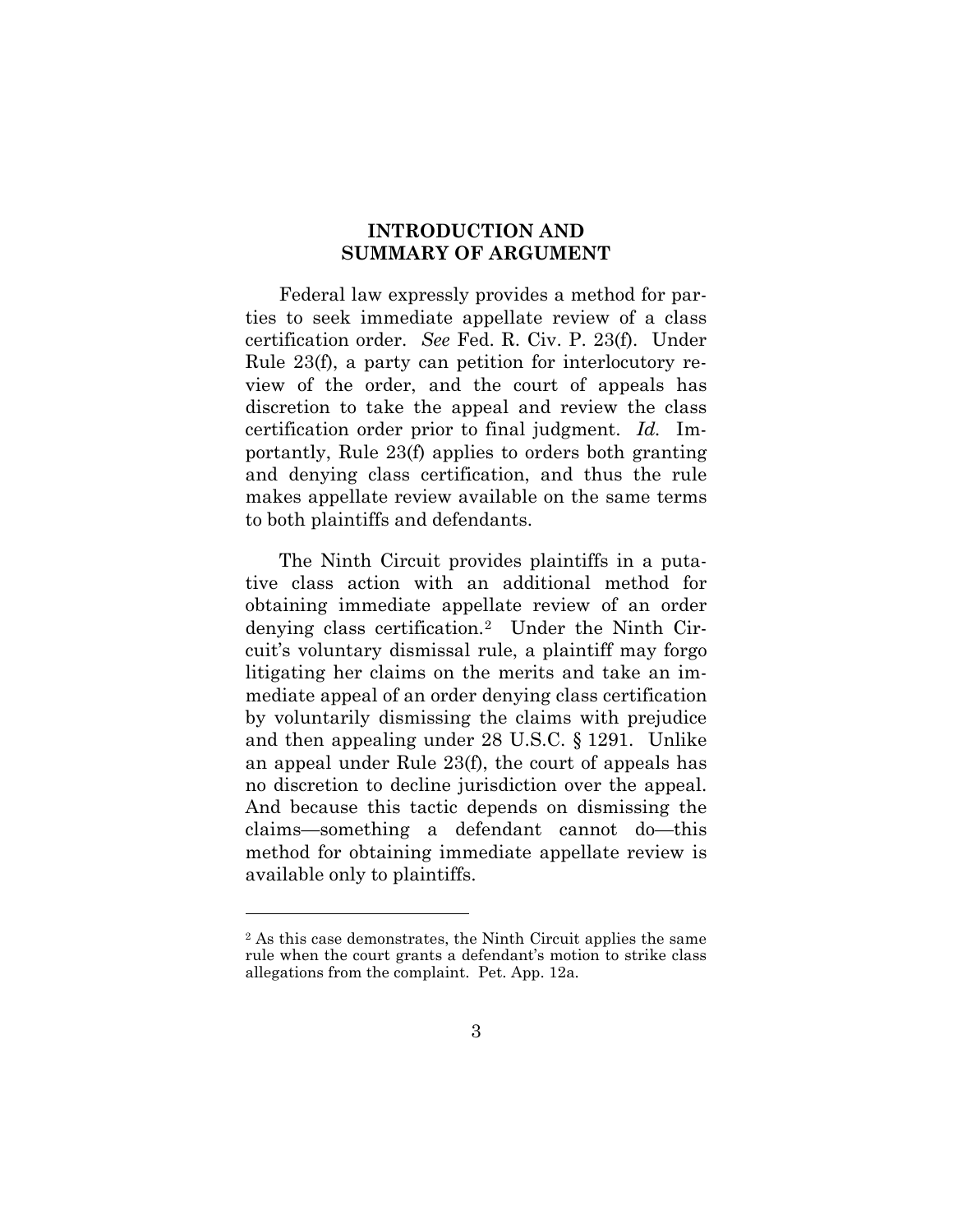This is not the first time that a court of appeals has allowed plaintiffs to appeal an order denying class certification as a final decision under Section 1291. In the 1970s, several courts of appeals adopted the "death knell" doctrine, which treated a class certification denial as a final decision whenever the order made it "economically imprudent" for the plaintiff to litigate his individual claims. *Coopers & Lybrand v. Livesay*, 437 U.S. 463, 469 (1978). In rejecting the death knell doctrine, this Court noted that the doctrine wasted judicial resources by encouraging piecemeal appeals, and that it unfairly disadvantaged defendants, who had no similar right to an immediate appeal of orders granting class certification. *Id.* at 470-74. The Ninth Circuit's voluntary dismissal rule not only suffers from the same policy flaws as the death knell doctrine, but also ignores basic principles of appellate jurisdiction.

I. When a plaintiff dismisses her claims with prejudice, there is no longer a live "case or controversy," as required by Article III of the U.S. Constitution. A plaintiff who dismisses her own claims with prejudice has no right to challenge that dismissal on appeal and therefore has no further personal stake in the outcome of the litigation. Applying this black-letter law, Plaintiffs' dismissal of their own claims with prejudice in this case should have deprived the Ninth Circuit of jurisdiction to decide Plaintiffs' appeal.

Plaintiffs contend that they can dismiss their claims "with prejudice" but then later "revive" those claims on remand if they prevail on appeal. Br. in Opp. 16 n.4. In other words, Plaintiffs do not *really*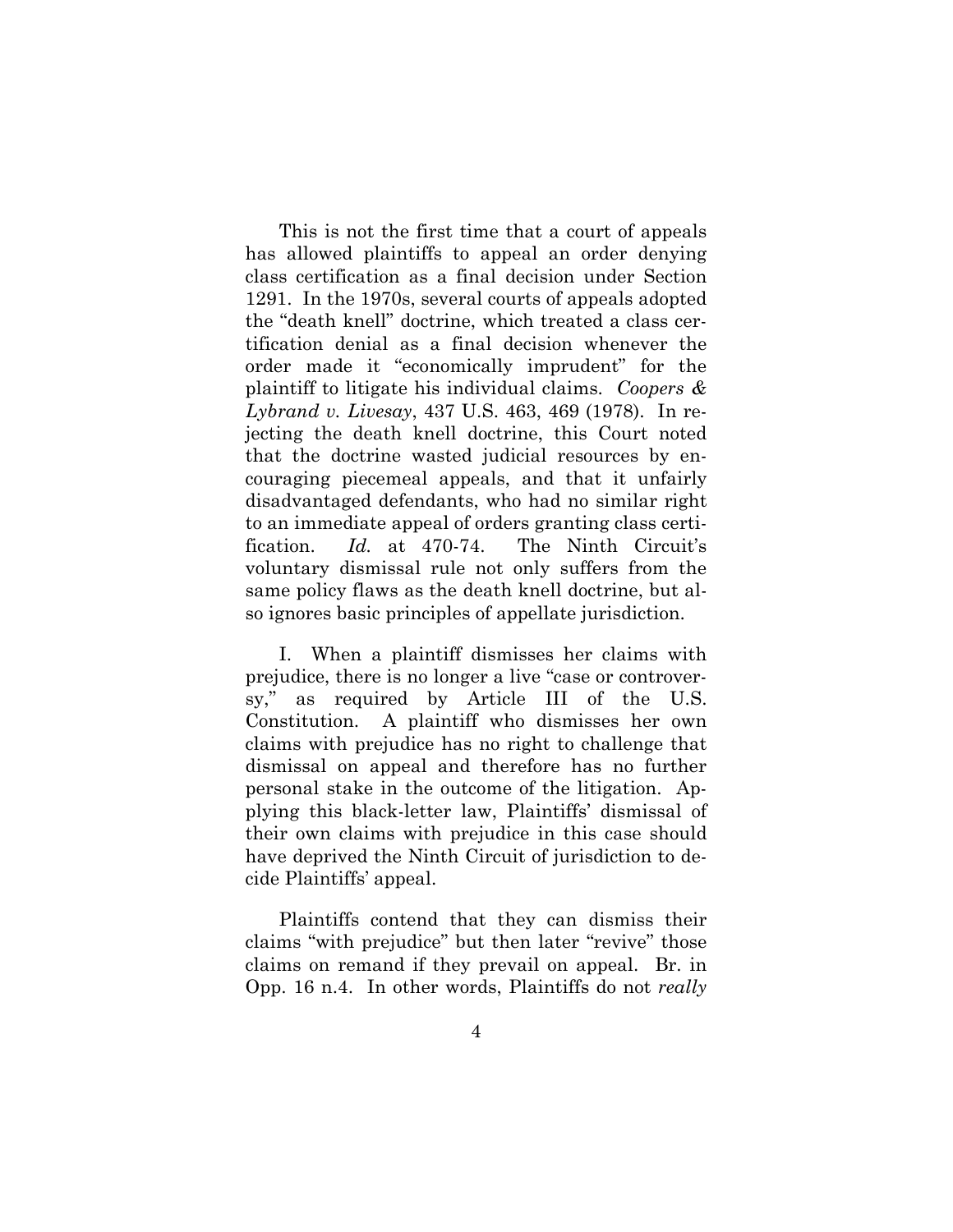want to dismiss their claims with prejudice; rather, they wish to *conditionally* dismiss their claims pending appeal. Even if that procedural option existed under the Federal Rules of Civil Procedure—and it does not—appellate jurisdiction would still be lacking because the order dismissing their claims would not be sufficiently final to support jurisdiction under Section 1291.

II. The Ninth Circuit's voluntary dismissal rule not only violates basic principles of appellate jurisdiction, it also reflects a harmful judicial policy. The rule will waste judicial resources by permitting piecemeal appeals that the courts of appeals have no discretion to decline to hear, and it unfairly disadvantages defendants because it authorizes immediate appeals only for plaintiffs. These are precisely the problems that the Court sought to avoid in *Livesay* when it rejected the death knell doctrine, and there is no reason why they should be tolerated here. The Ninth Circuit's rule also undermines Rule 23(f), which permits both plaintiffs and defendants to seek interlocutory appeals of class certification rulings, while also providing courts of appeals with the discretion to decline to hear those appeals.

III. An alternative rule under which a named plaintiff is allowed to represent a class even if her own claims are permanently extinguished would also be problematic. This rule would invite the same problems as the Ninth Circuit's voluntary dismissal rule: it would waste judicial resources by encouraging piecemeal appeals and it would benefit only plaintiffs. The rule would also create pressure for named plaintiffs to forfeit potentially meritorious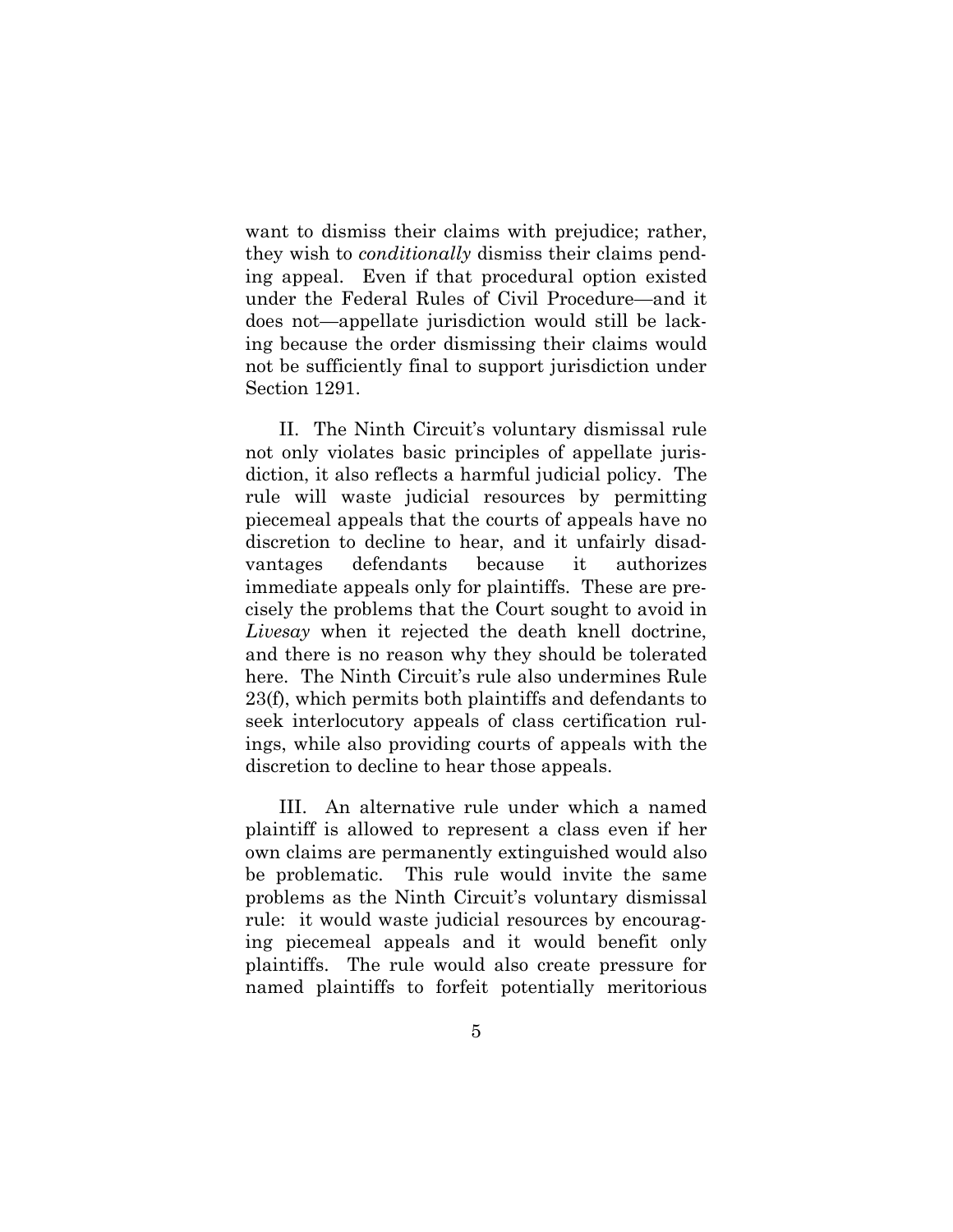claims for the benefit of a putative class and for class counsel to encourage their clients to dismiss their individual claims even when doing so is not in their clients' best interest.

#### **ARGUMENT**

## <span id="page-11-1"></span><span id="page-11-0"></span>**I. The Ninth Circuit's Voluntary Dismissal Rule Cannot Satisfy the Requirements of Either Article III or Section 1291.**

The Ninth Circuit's decision leaves open the question of what happens to Plaintiffs' individual claims on remand. Can Plaintiffs withdraw their voluntary dismissal and resume litigating their individual claims on the merits? Or are Plaintiffs' claims lost forever? The court of appeals suggested that Plaintiffs could resume litigating the claims that they voluntarily dismissed with prejudice, Pet App. 19a, and Plaintiffs have taken the position that their claims will be "revived." Br. in Opp. 16 n.4.

This question is important, but not because it determines whether the Ninth Circuit had jurisdiction to hear the appeal. Regardless of what would happen on remand, the court lacked appellate jurisdiction. Rather, the question is important because it determines *why* the court lacked jurisdiction. If Plaintiffs cannot revive their claims on remand, then the appeal does not present a live "case or controversy," as required by Article III. If Plaintiffs can revive their claims, then the order dismissing their claims was not sufficiently final to support jurisdiction under Section 1291. Either way, appellate jurisdiction was lacking, and the appeal should have been dismissed.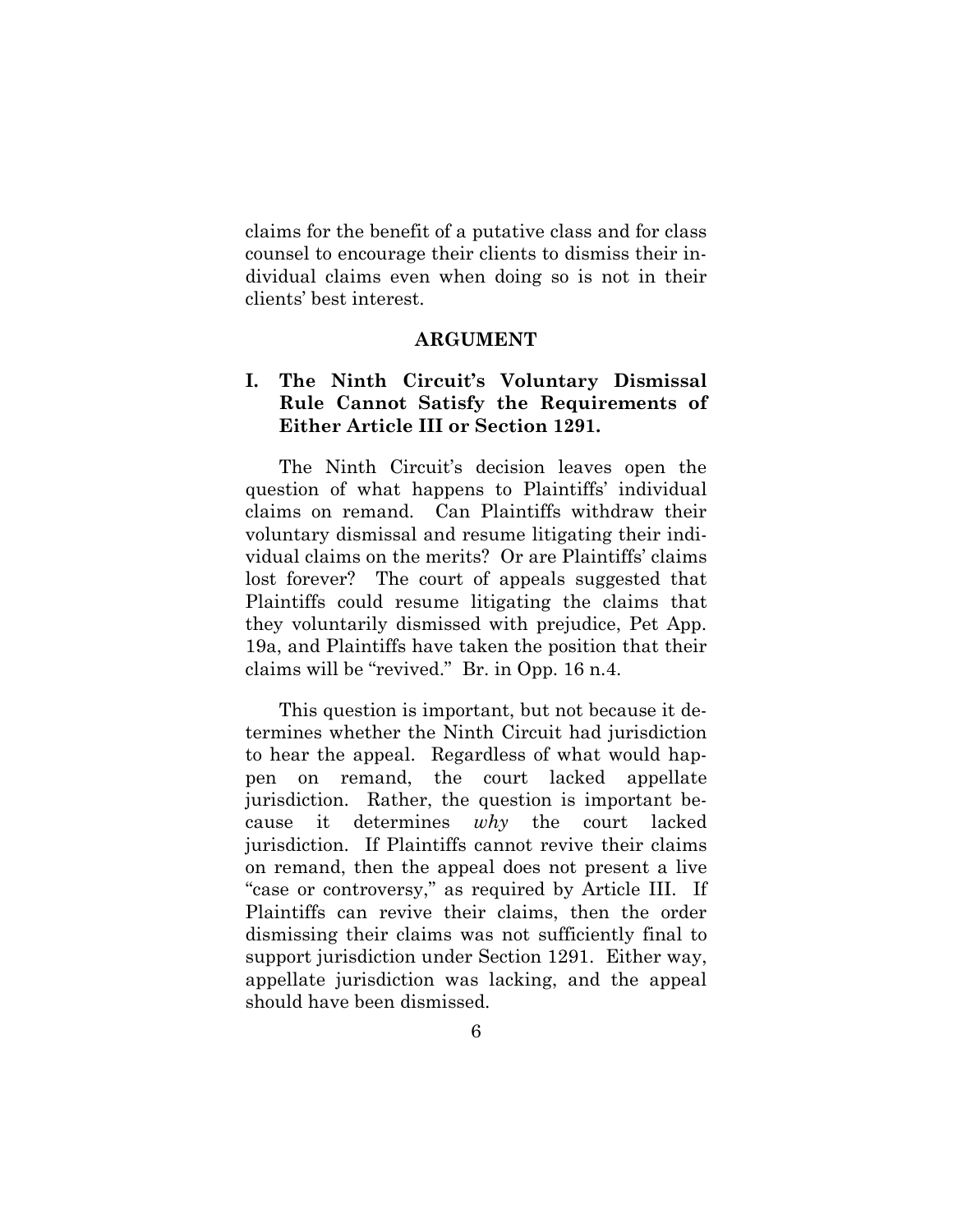### <span id="page-12-0"></span>**A. Plaintiffs' Dismissal With Prejudice Moots Their Appeal.**

When a plaintiff voluntarily dismisses her claims with prejudice, those claims are, by definition, permanently extinguished at the plaintiff's request. Claims that are "dismissed with prejudice are gone forever." *Camesi v. Univ. of Pitt. Med. Ctr.*, 729 F.3d 239, 247-48 (3d Cir. 2013); *see also Fairley v. Andrews*, 578 F.3d 518, 521-22 (7th Cir. 2009) (claims dismissed with prejudice are "lost forever").

A plaintiff cannot appeal the voluntary dismissal of her own claims because "[l]itigants aren't aggrieved when the judge does what they want." *Fairley*, 578 F.3d at 521 (citing *Nashville, Chattanooga & St. Louis Ry. v. United States*, 113 U.S. 261 (1885)); *Woodard v. STR Corp.*, 170 F.3d 1043, 1044 (11th Cir. 1999) (judgment obtained "at the request of the plaintiff" was "not appealable" because there was "no 'case or controversy' in regard to it"); *see also* William P. Barnette, *The Limits of Consent: Voluntary Dismissals, Appeals of Class Certification Denials, and Some Article III Problems*, 56 S. Tex. L. Rev. 451, 459 (2015) ("Limits of Consent") ("Perhaps the most prominent, traditional example of the lack of concrete adverseness is when a plaintiff voluntarily dismisses her complaint.") (quoting *United States v. Procter & Gamble Co.*, 356 U.S. 677, 680 (1958)).

To satisfy Article III's "case or controversy" requirement, a plaintiff must have "a personal stake in the outcome of the controversy." *Summers v. Earth Island Inst.*, 555 U.S. 488, 493 (2009) (internal quotation marks and citation omitted). The plaintiff's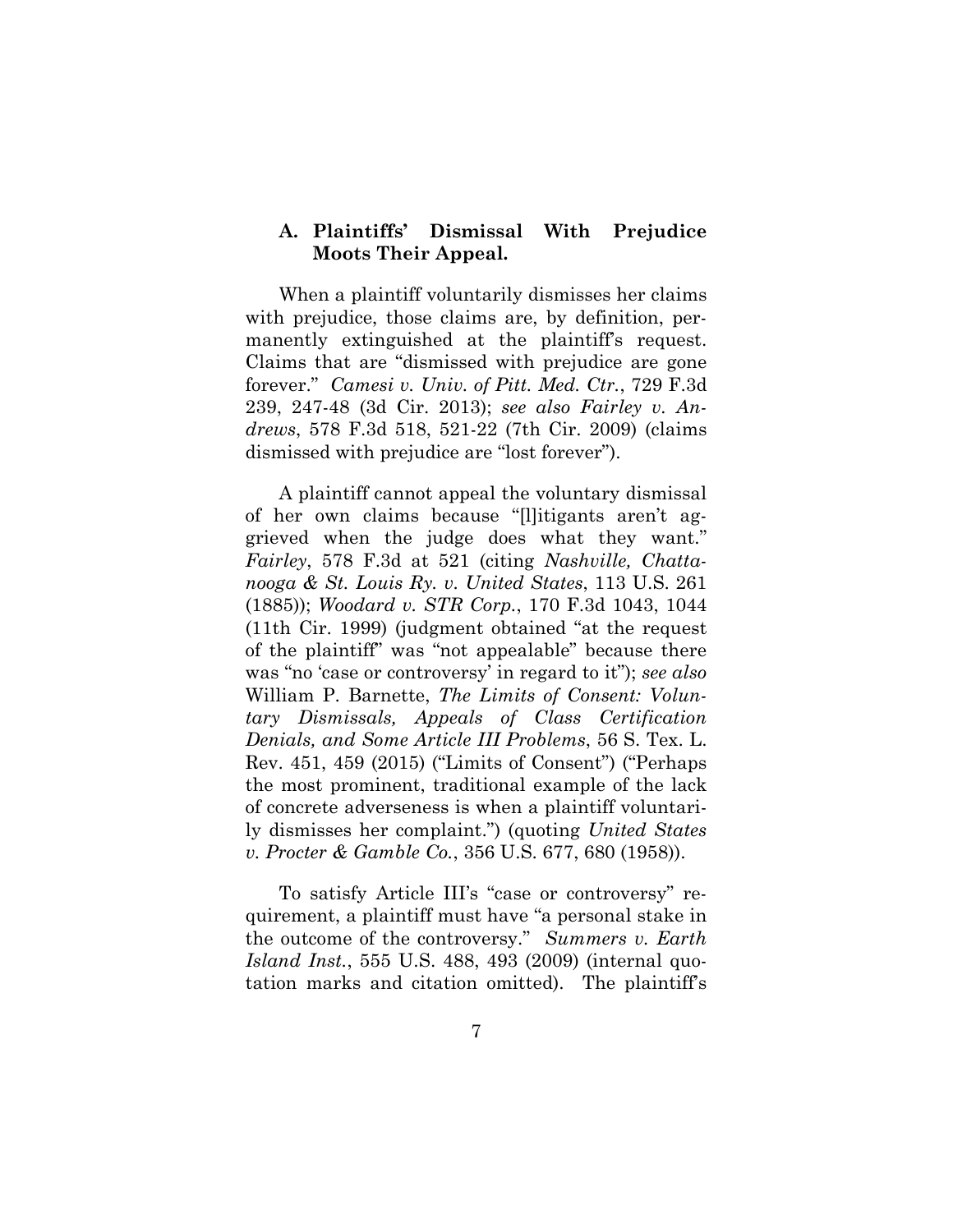"direct stake in the outcome" must continue throughout the litigation, including when the case is on appeal. *Arizonans for Official English v. Arizona*, 520 U.S. 43, 64 (1997) (internal quotation marks and citation omitted).

Applying these principles, this Court has repeatedly concluded that a plaintiff who has voluntarily dismissed her claims may not appeal the dismissal of those claims. *See, e.g.*, *Procter & Gamble Co.*, 356 U.S. at 680 (noting the "the familiar rule that a plaintiff who has voluntarily dismissed his complaint may not sue out a writ of error"); *Deakins v. Monaghan*, 484 U.S. 193, 199-200 (1988) (voluntarily dismissed claims are "moot").

Likewise, numerous courts of appeals have rejected the argument that a plaintiff can dismiss claims "with prejudice" and yet retain the right to revive those claims later in the litigation. As the Third Circuit explained, this argument "reflects a fundamental misunderstanding of the nature of a dismissal with prejudice." *Camesi*, 729 F.3d at 247; *see also Page Plus of Atlanta, Inc. v. Owl Wireless, LLC*, 733 F.3d 658, 662 (6th Cir. 2013) ("If the possibility of finality alone establishes finality, the word has no meaning and § 1291 serves little purpose.").

These courts of appeals have correctly refused to allow plaintiffs to revive claims that were dismissed with prejudice because doing so ignores the distinction between "with prejudice" and "without prejudice" dismissals. As discussed above, claims dismissed *with* prejudice are "gone forever." *Camesi*, 729 F.3d at 247. In contrast, claims dismissed *with-*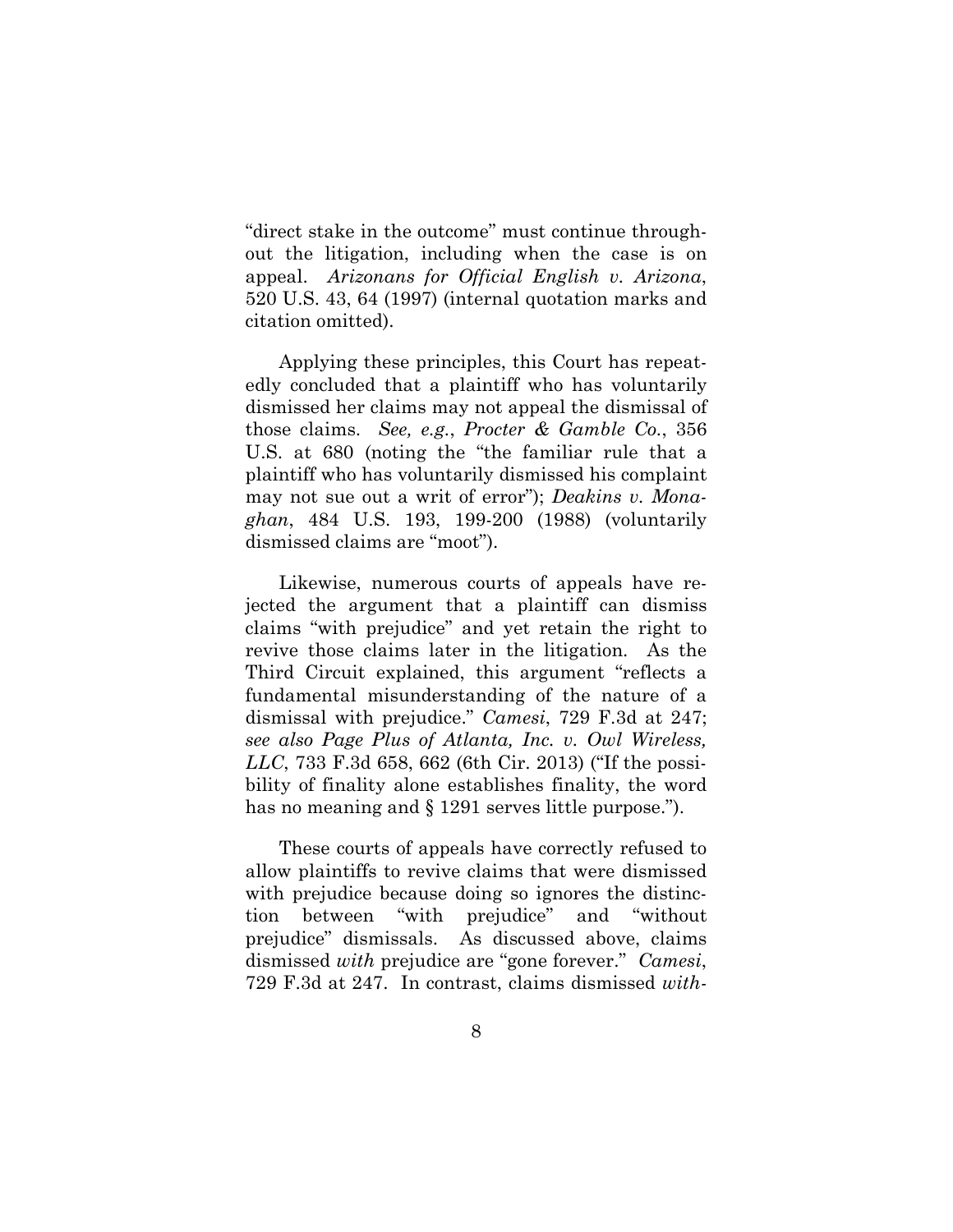*out* prejudice may be revived. *See, e.g.*, *Semtek Int'l Inc. v. Lockheed Martin Corp.*, 531 U.S. 497, 505  $(2001)$  (dismissal without prejudice does not "bar. the plaintiff from returning later, to the same court, with the same underlying claim".

As a result, if Plaintiffs' claims were truly dismissed with prejudice, then a live "case or controversy" no longer exists, and Plaintiffs' appeal should be dismissed as moot.

Nor is this a situation in which a plaintiff effectively lost on the merits of her *own claim*, and then invited dismissal in order to appeal that adverse ruling. In that situation, because the claims were adjudicated on the merits, the plaintiff has a personal stake in pressing her objections on appeal. Thus, in *Procter & Gamble*, 356 U.S. at 680-81, a district court ordered the United States to produce grand jury testimony in the course of a civil suit and, when the government refused and suggested dismissal, the court dismissed the suit with prejudice. The Supreme Court explained that, when the dismissal occurred, the government "had lost on the merits." Id. at 681. In other words, a win on appeal would revive the government's *own* claims.

This narrow exception does not apply here because Plaintiffs did not lose on the merits of their individual claims when the district court struck the class allegations. To the contrary, the district court's order—like a denial of class certification—had "no legal effect on the named plaintiff's ability to proceed with his individual claim." *Moses H. Cone Mem. Hosp. v. Mercury Const.*, 460 U.S. 1, 10 n.11 (1983).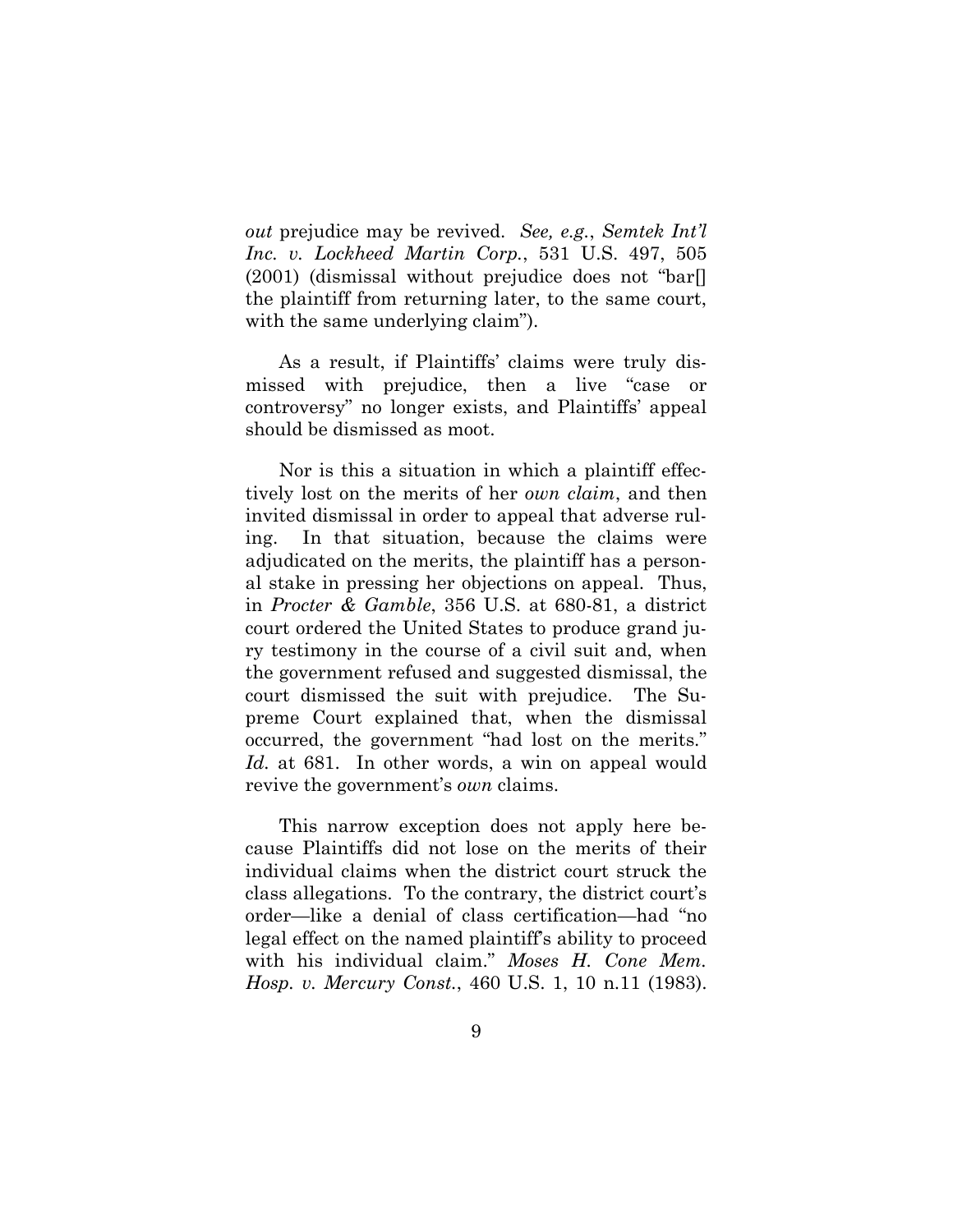Because the district court's ruling on Microsoft's motion to strike did not "touch the merits" of Plaintiffs' claims, *Gardner v. Westinghouse Broad. Co*, 437 U.S. 478, 482 (1978), Plaintiffs cannot appeal from the voluntary dismissal of their claims. *See also* Limits of Consent, *supra* at 477 ("The only exception [to the rule against appealing voluntary dismissals] is where the interlocutory ruling being challenge effectively operates a ruling on the merits . . . . By definition, a ruling denying class certification is procedural in nature and does not resolve the merits of the named plaintiffs' individual claim.").

Stated differently, Plaintiffs' desire to represent others in a putative class action is insufficient to give them a "personal stake in the outcome of the controversy," as required by Article III. *Summers*, 555 U.S. at 493 (internal quotation marks and citation omitted). When a plaintiff's "substantive claims become moot in the Art. III sense . . . the court retains no jurisdiction over the controversy of the individual plaintiffs." *Deposit Guar. Nat'l Bank v. Roper*, 445 U.S. 326, 332 (1980); *see also O'Shea v. Littleton*, 414 U.S. 488, 494 (1974) (a named plaintiff who cannot "establish[] the requisite of a case or controversy" cannot "seek relief on behalf of himself or any other member of the class"). As the Fourth Circuit explained, "when a putative class plaintiff voluntarily dismisses the individual claims underlying a request for class certification, . . . there is no longer a 'selfinterested party advocating' for class treatment in the manner necessary to satisfy Article III standing requirements." *Rhodes v. E.I. du Pont de Nemours & Co.*, 636 F.3d 88, 100 (4th Cir. 2011); *see also Camesi*, 729 F.3d at 247-48 (plaintiffs' "voluntary dismissal of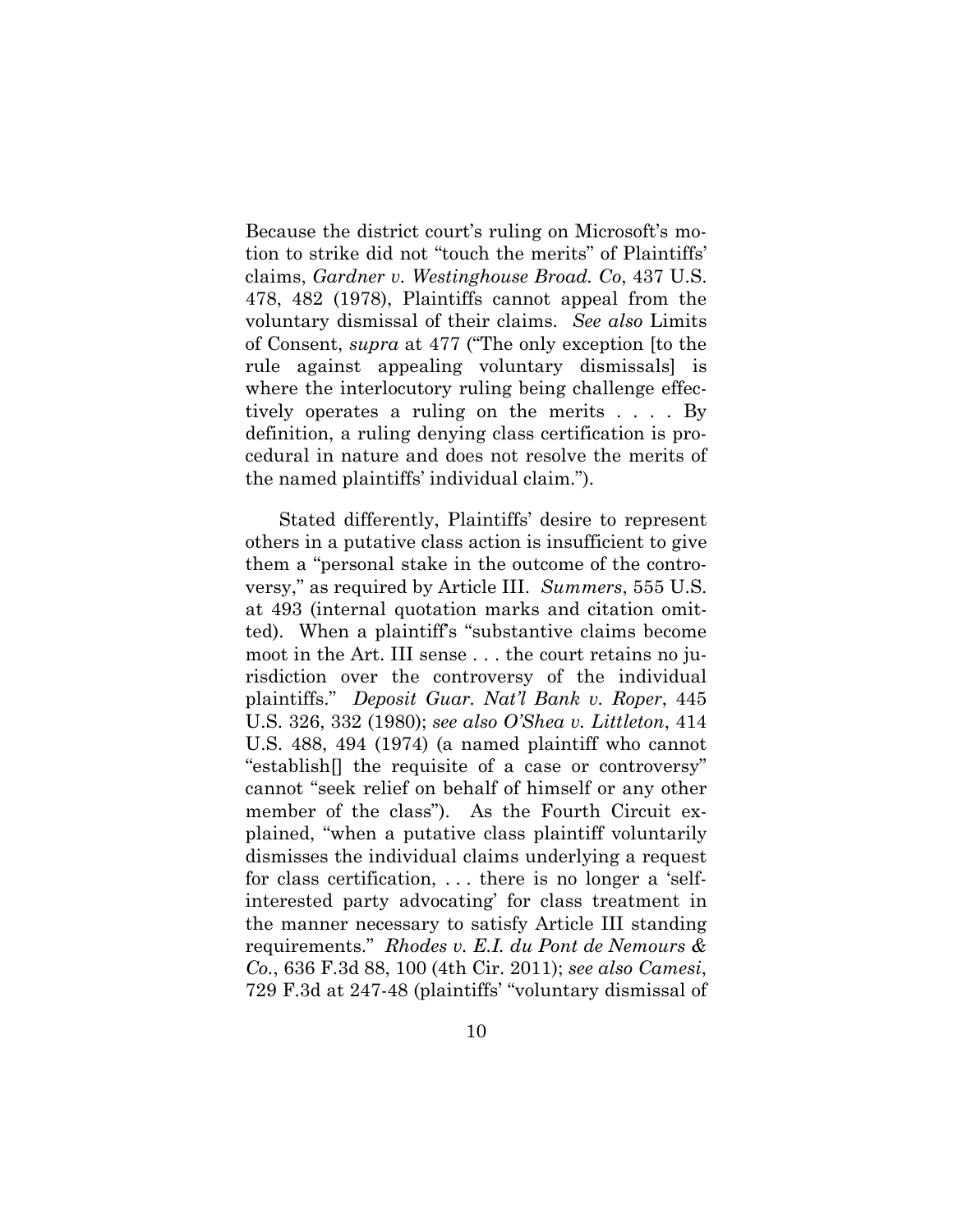their claims with prejudice . . . has not only extinguished [their] individual claims, but also any residual representational interest that they may have once had").<sup>[3](#page-16-1)</sup>

The well-settled rule precluding an appeal from a voluntary dismissal bars Plaintiffs' appeal here. Regardless of whether the district court erred in striking the class allegations from their complaint, because Plaintiffs' individual claims were dismissed with prejudice, those claims are gone forever and Plaintiffs have nothing to gain from a favorable ruling on appeal. Plaintiffs thus lack a "personal stake" in the appeal, and their appeal should be dismissed as moot.

## <span id="page-16-0"></span>**B. Section 1291's Finality Requirement Is Not Satisfied If Plaintiffs May Revive Their Claims.**

Plaintiffs attempt to avoid the consequences of their own choice to dismiss their claims with prejudice by treating it as a conditional dismissal.

<span id="page-16-1"></span><sup>3</sup> In *United States Parole Commission v. Geraghty*, 445 U.S. 388 (1980), the Court recognized a limited exception to this rule to allow for the appeal of a denial of class certification where the named plaintiff's claims become moot through circumstances outside the plaintiff's control. *See* 445 U.S. at 403-04. In reaching this result, the Court expressly noted that it was *not*  holding that this exception would apply where, as here, a plaintiff voluntarily arranges for his claims be dismissed. *Id.* at 404 n.10 ("We intimate no view as to whether a named plaintiff who settles the individual claim after denial of class certification may, consistent with Art. III, appeal from the adverse ruling on class certification.")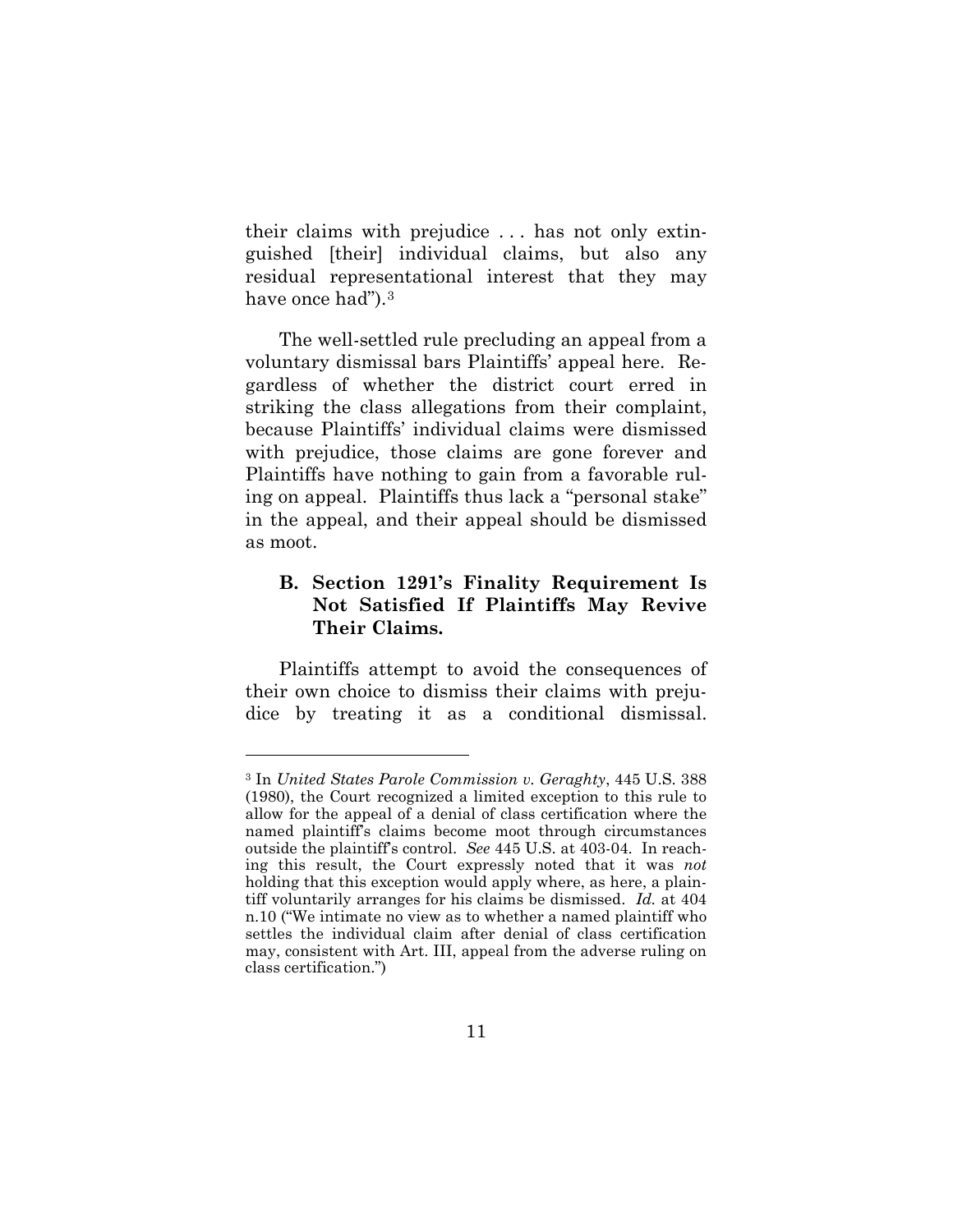According to Plaintiffs, if they prevail on appeal, they may "revive" their claims on remand, and thus the dismissal with prejudice takes effect only if the district court's order striking their class allegations is affirmed on appeal. Br. in Opp. 16 n.4. This sort of conditional dismissal does not exist under the Federal Rules of Civil Procedure, and is not what the district court ordered. In any event, even if Plaintiffs could have conditionally dismissed their claims pending appeal, appellate jurisdiction would still be lacking.

Federal courts of appeals are vested only with the jurisdiction conferred on them by statute. Section 1291—the asserted basis for appellate jurisdiction here—provides jurisdiction only for appeals from "final decisions" of the district court. 28 U.S.C. § 1291. As the Court explained in *Livesay*, "[t]he finality requirement in § 1291 evinces a legislative judgment that '[r]estricting appellate review to "final decisions" prevents the debilitating effect on judicial administration caused by piecemeal appeal disposition of what is, in practical consequence, but a single controversy.'" 437 U.S. at 471 (quoting *Eisen v. Carlisle & Jacquelin*, 417 U.S. 156, 170 (1974)).

In *Livesay*, the Court reaffirmed the principle that appellate review of interlocutory orders typically must wait until after final judgment, and unanimously held that an order denying class certification is not immediately appealable under Section 1291. *Id.* at 470. In reaching this result, the Court explained that "a district court's order denying or granting class status is inherently tentative," because the order "may be altered or amended before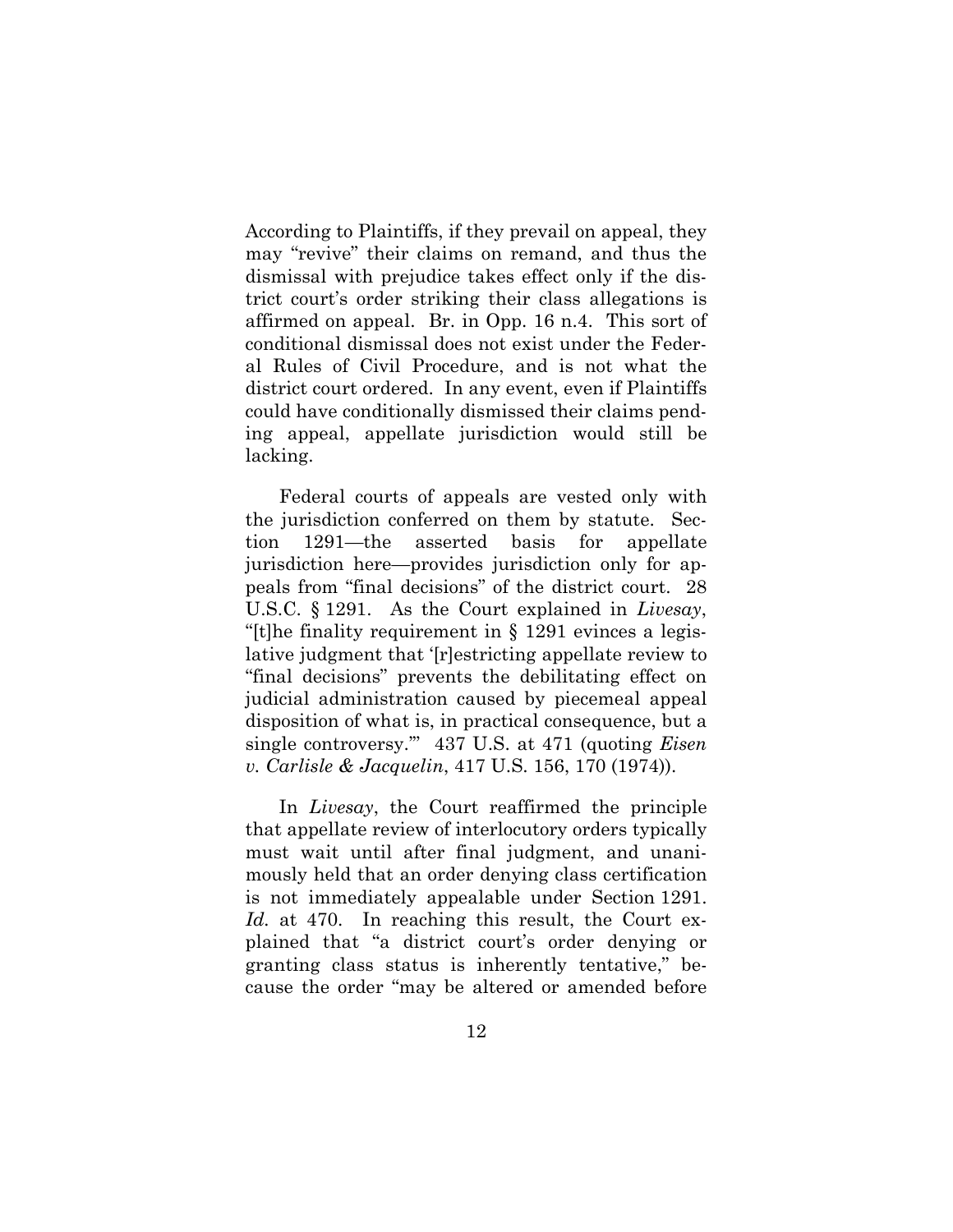the decision on the merits." *Id.* at 469 n.11 (internal quotation marks omitted). Given that the "refusal to certify a class is inherently interlocutory," any appeal of such an order under Section 1291 must wait until after the plaintiff has litigated his individual claims on the merits and final judgment is entered on those claims. *Id.* at 470. That is true even if the order denying class certification sounds the "death knell" for the plaintiffs' claims. *Id.*

Plaintiffs' voluntary dismissal rule cannot be squared with *Livesay*. Orders denying class certification or striking class allegations are just as tentative and subject to amendment now as they were when the Court decided *Livesay*. Yet, as under the death knell doctrine, the Ninth Circuit allows plaintiffs who do not wish to pursue their individual claims to take an immediate appeal of the class certification denial and, if they prevail on appeal, the litigation will resume on remand.[4](#page-18-0) Because there is no practical difference between the Ninth Circuit's voluntary dismissal rule and the death knell doctrine, *Livesay* compels a holding that Section 1291 does not provide jurisdiction in this case.

<span id="page-18-0"></span><sup>4</sup> If anything, the voluntary dismissal rule is even more capacious than the death knell doctrine. Under the death knell doctrine, plaintiffs did not merely have to dismiss their claims; they had to prove that it would be infeasible for them to pursue their claims on an individual basis. *Livesay*, 437 U.S. at 466. Under the Ninth Circuit's rule, plaintiffs can dismiss their claims and take an appeal at whim, even without a finding from the district court that it would be impractical to continue litigating their claims on an individual basis.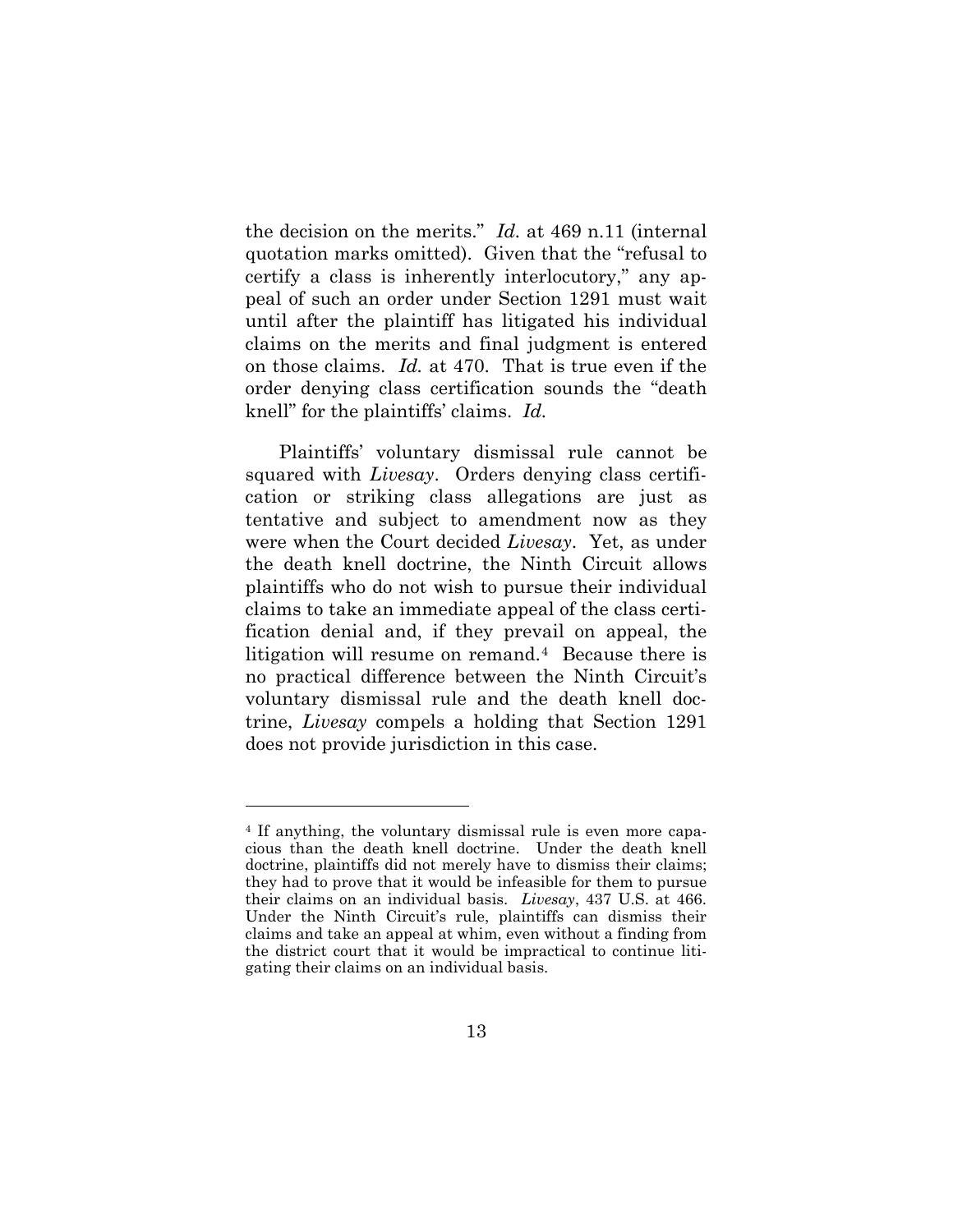Attempting to distinguish *Livesay*, Plaintiffs contend that Section 1291's finality requirement is satisfied here because they voluntarily dismissed their individual claims with prejudice. Br. in Opp. 16-18. But, as discussed above, if plaintiffs truly dismissed their claims with prejudice, they would have no personal stake in an appeal and their case would be moot. Thus, Plaintiffs' entire gambit in this case depends on the argument that the dismissal of their claims was *not*, in fact, with prejudice. But if that is correct—and Plaintiffs' can revive their claims on remand—then there is no appellate jurisdiction under Section 1291 for all the same reasons recognized by this Court in *Livesay.* 

## <span id="page-19-0"></span>**II. The Ninth Circuit's Voluntary Dismissal Rule Wastes Judicial Resources and Distorts Class Action Practice.**

If Plaintiffs' claims were truly dismissed with prejudice, then their appeal is moot. If Plaintiffs' claims were not dismissed with prejudice, then there is no final judgment under Section 1291. Any holding to the contrary would not only be contrary to settled law, it also would undermine the policies embodied in Section 1291 by encouraging piecemeal appeals, unfairly prejudice class-action defendants, and undermine Federal Rule of Civil Procedure 23(f).

## <span id="page-19-1"></span>**A. The Ninth Circuit's Voluntary Dismissal Rule Suffers from the Same Flaws as the Death Knell Doctrine.**

In rejecting the death knell doctrine, the Court recognized at least two fundamental flaws in the doctrine: (i) it wastes judicial resources by encouraging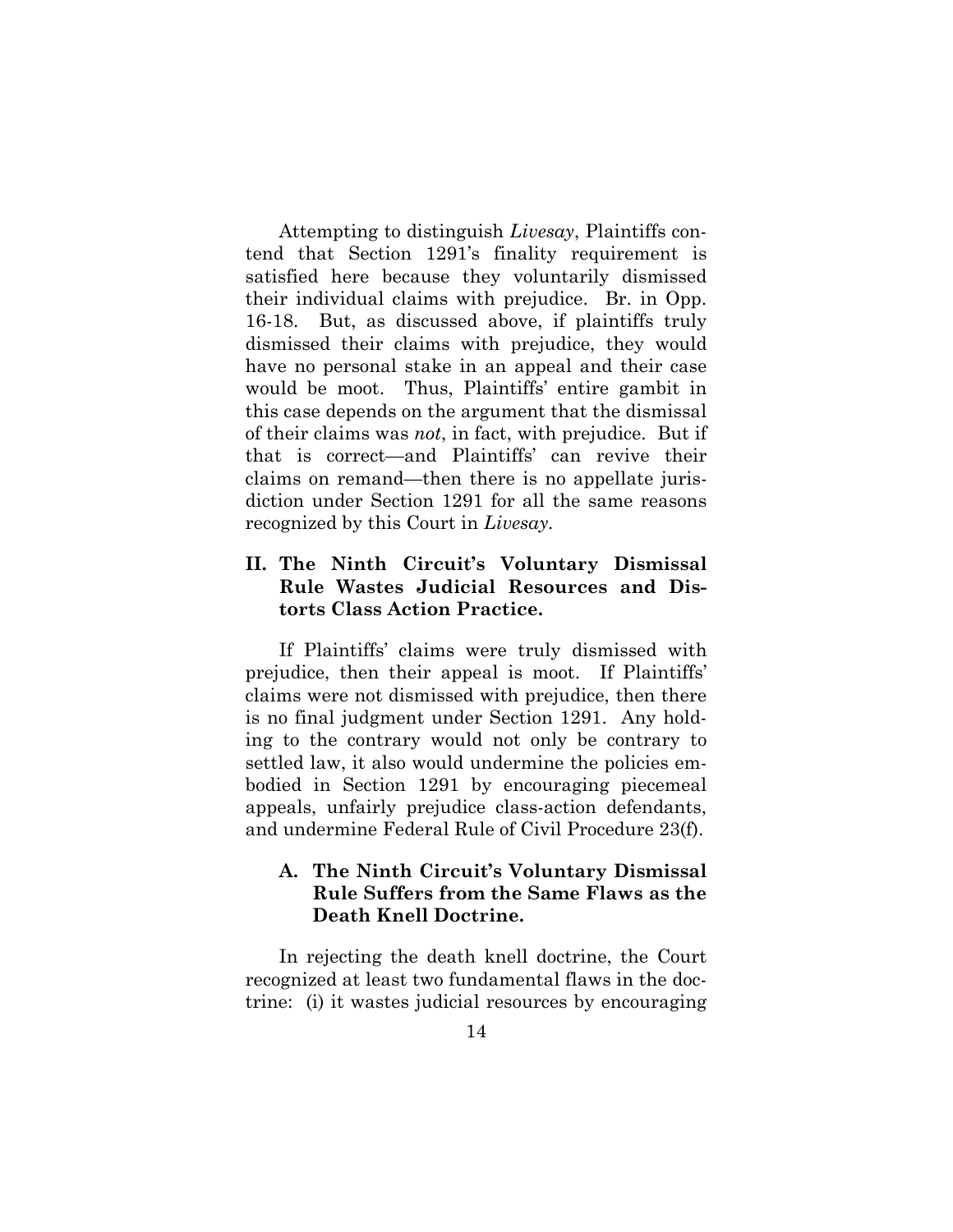piecemeal appeals, and (ii) it applies only to appeals by plaintiffs of orders denying class certification, even though defendants have an equally strong interest in obtaining immediate appellate review of orders granting class certification. *See Livesay*, 437 at 470-74. The Ninth Circuit's voluntary dismissal rule has the same flaws and should be similarly rejected.

1. The "principle vice" of the death knell doctrine was that it "authorize[d] indiscriminate interlocutory review of decisions made by the trial judge." *Id.* at 474. This Court has long recognized that piecemeal appeals can have a "debilitating effect on judicial administration." *Id.* at 471 (internal quotation marks and citation omitted). Yet the death knell doctrine encouraged piecemeal appeals, because it allowed a plaintiff to appeal an order denying class certification before litigating her individual claims on the merits. *See id.* at 474. As the Court recognized, "[t]he potential waste of judicial resources is plain." *Id.* at 473.

As this case demonstrates, the Ninth Circuit's voluntary dismissal rule will also waste judicial resources by encouraging piecemeal appeals. In this case, the court of appeals held that the district court erred in striking the class allegations because the district court relied on a ruling that had since been undermined by an intervening Ninth Circuit decision. Pet. App. 18a-19a. The Ninth Circuit clearly stated that it "express[ed] no opinion," however, on whether a class should be certified. Pet. App. 19a. As a result, the district court must consider on remand any grounds for opposing class certification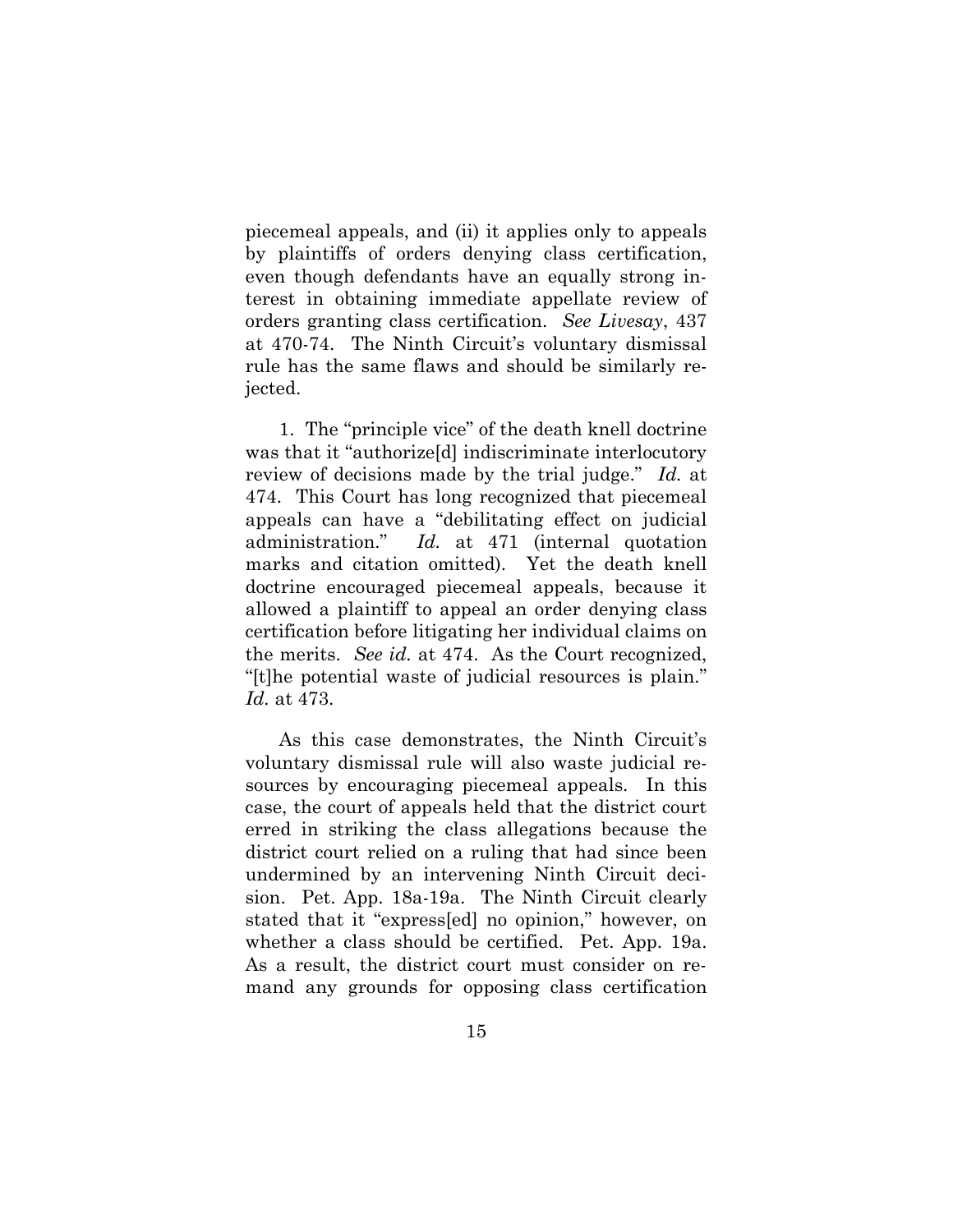that Microsoft may offer in response to a motion to certify the putative class. If the district court denies class certification on any of those grounds, the plaintiffs can voluntarily dismiss their claims again and take another appeal.

To make matters worse, this potential waste of judicial resources is not limited to piecemeal appeals of orders denying class certification. Instead, plaintiffs will likely argue that the voluntary dismissal rule can be used to obtain appellate review of any interlocutory order for which they desire immediate review. In rejecting the death knell doctrine, this Court acknowledged that there was no principled basis for limiting the doctrine to class certification orders. *See Livesay*, 437 U.S. at 470. The Court explained: "[I]f the 'death knell' doctrine has merit, it would apply equally to the many interlocutory orders in ordinary litigation—rulings on discovery, on venue, on summary judgment—that may have such tactical economic significance that a defeat is tantamount to a 'death knell' for the entire case." *Id.* The Third Circuit recently made the same point in rejecting the voluntary dismissal rule. *See Camesi*, 729 F.3d at 245-46 (If the court "were to permit such a procedural sleight-of-hand, there is nothing to prevent litigants from employing such a tactic to obtain review of discovery orders, evidentiary rulings, or any of the myriad decisions that a district court makes before it reaches the merits of an action.").

A case currently pending before the Ninth Circuit demonstrates that this concern is real. In *Strafford v. Eli Lilly and Company*, after the district court denied the plaintiffs' motions for class certifica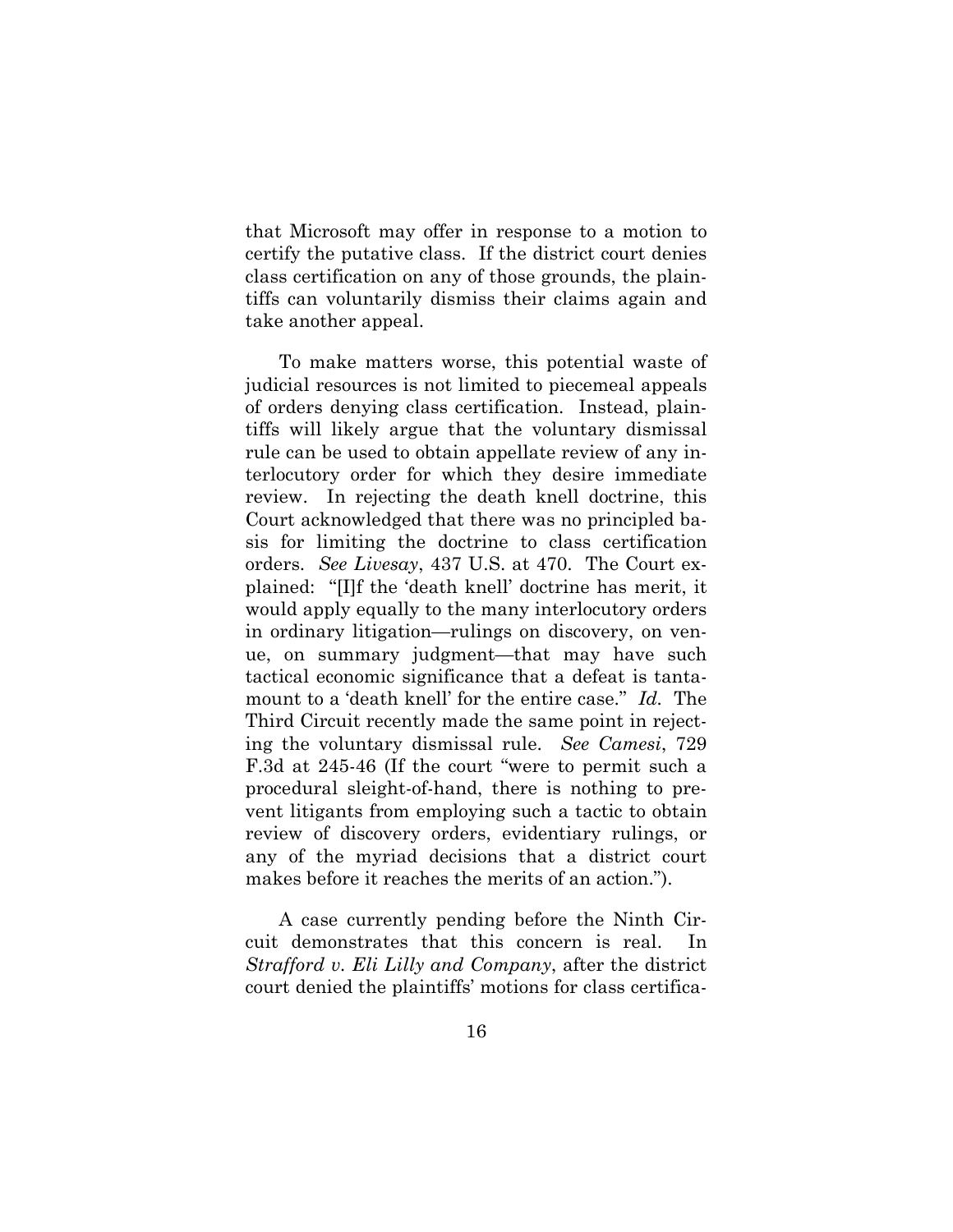tion, plaintiffs moved to dismiss their individual claims voluntarily with prejudice, and the district court granted their motion. *See* Order, *Strafford v. Eli Lilly & Co.*, No. 12-9366 (C.D. Cal. Oct. 26, 2015) (ECF Dkt. No. 203). The plaintiffs subsequently appealed, challenging not only the class certification denials but also the district court's interlocutory rulings on motions to dismiss and for partial summary judgment, and on a variety of discovery issues. *See* Notice of Appeal, *Strafford v. Eli Lilly & Co.*, No. 12- 9366 (C.D. Cal. Nov. 23, 2015) (ECF Dkt. No. 204). The Ninth Circuit recently denied a motion to stay the appeal pending this Court's ruling in this case, *see* Order, *Strafford v. Eli Lilly & Co.*, No. 15-56808 (9th Cir. Mar. 7, 2016) (ECF Dkt. No. 6), and thus the parties will brief a wide range of interlocutory orders in an appeal brought under the voluntary dismissal rule.

2. This Court also concluded that the death knell doctrine was problematic because it "operate[d] only in favor of plaintiffs." *Livesay*, 437 U.S. at 476. As the Court explained, "[c]ertification of a large class may so increase the defendant's potential damages liability and litigation costs that he may find it economically prudent to settle and to abandon a meritorious defense." *Id.* The Court recently reiterated that class actions present a significant "risk of 'in terrorem' settlements," because defendants "[f]aced with even a small chance of a devastating loss . . . will be pressured into settling questionable claims." *AT&T Mobility LLC v. Concepcion*, 131 S. Ct. 1740, 1752 (2011); *see also Shady Grove Orthopedic Assocs., P.A. v. Allstate Ins. Co.*, 559 U.S. 393, 445 n.3 (2010) (Ginsburg, J., dissenting) ("A court's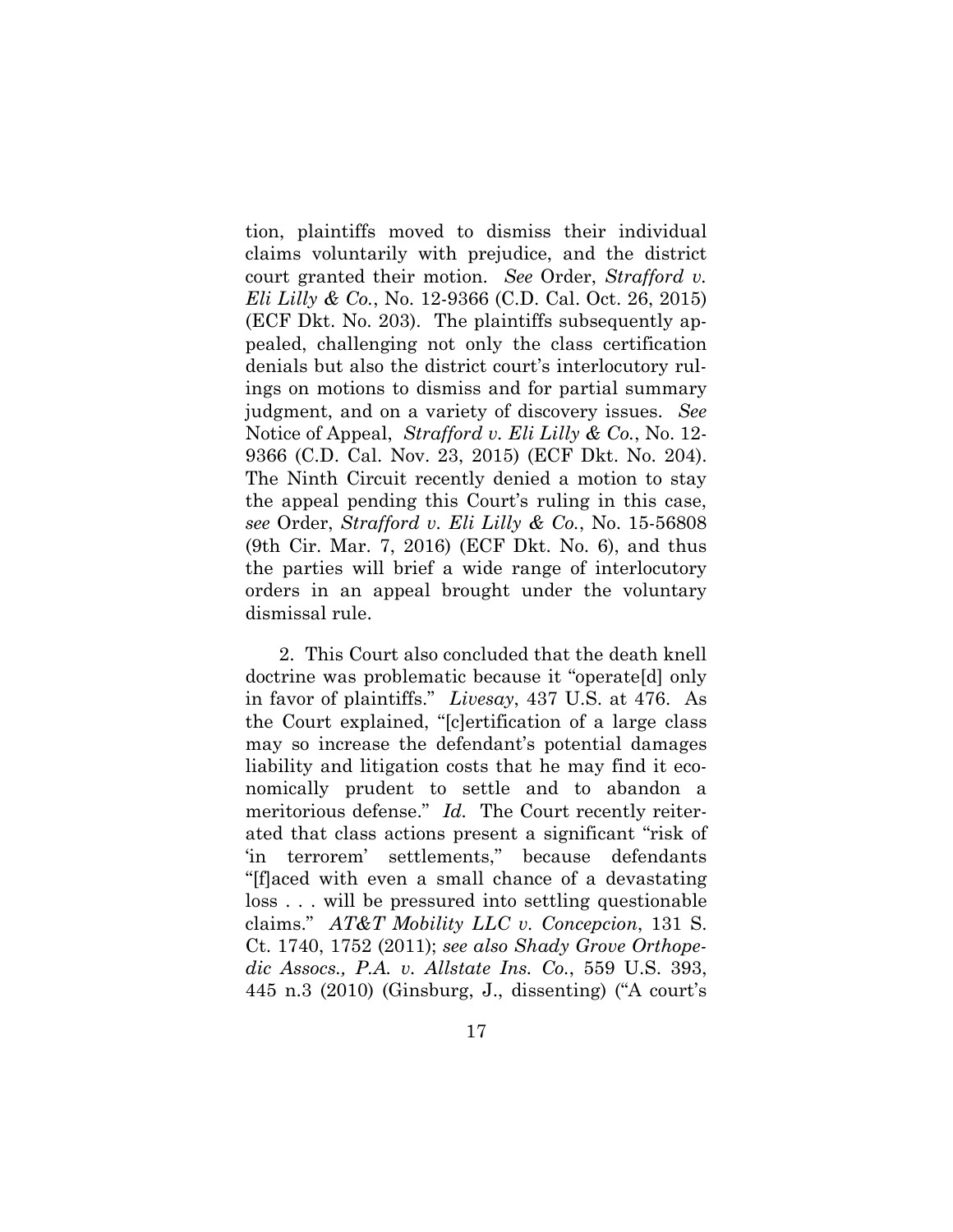decision to certify a class . . . places pressure on the defendant to settle even unmeritorious claims."). Given these risks, obtaining immediate appellate review of class certification orders "will often be of critical importance to defendants." *Livesay*, 437 U.S. at 476.

Like the discredited death knell doctrine, the Ninth Circuit's voluntary dismissal rule places classaction defendants at an unfair disadvantage. Because only plaintiffs have claims to dismiss, only plaintiffs can use the Ninth Circuit's rule to obtain immediate review of class certification orders. Even though an order certifying a class can have dramatic effects on a defendant, defendants have no comparable method for manufacturing an allegedly final order or for otherwise generating an immediate appeal as a matter of right. The Court should reject the Ninth Circuit's rule, just as it did the death knell doctrine.

## <span id="page-23-0"></span>**B. The Ninth Circuit's Rule Upsets the Balance Struck by Federal Rule of Civil Procedure 23(f).**

The Ninth Circuit's voluntary dismissal rule also interferes with the discretionary review of class certification orders provided by Rule 23(f). Adopted in 1998, Rule 23(f) provides for immediate appellate review of class certification orders in limited circumstances. *See* Fed. R. Civ. P. 23(f).[5](#page-23-1) This rule

<span id="page-23-1"></span><sup>5</sup> Rule 23(f) provides, in relevant part: "A court of appeals may permit an appeal from an order granting or denying classaction certification under this rule if a petition for permission to (...continued)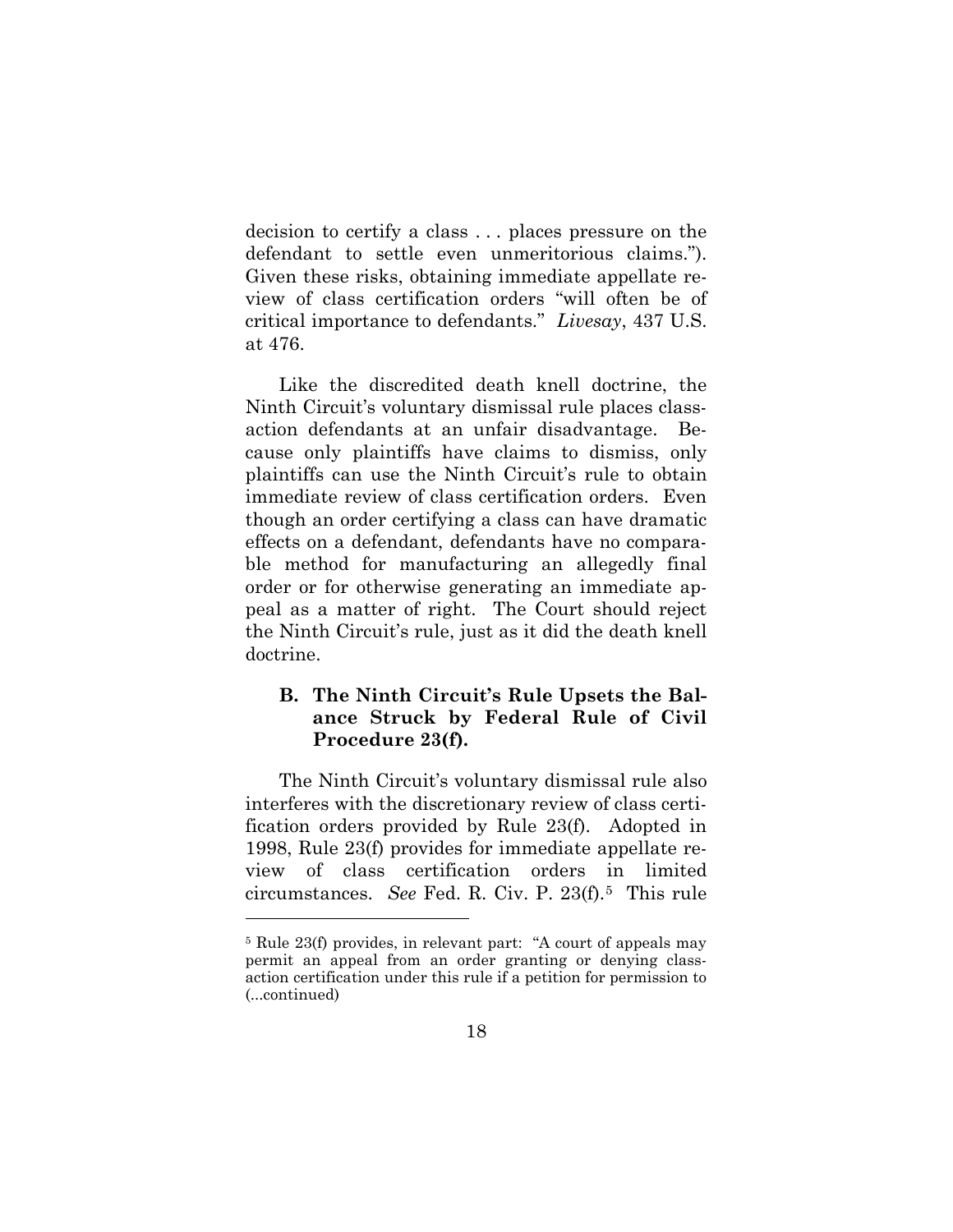did not revive the death knell doctrine that this Court rejected in *Livesay*, 437 U.S. at 463. Instead, it allows for immediate appellate review only in cases selected by the court of appeals, and it does so in a way that avoids the problems created by the death knell doctrine and the Ninth Circuit's voluntary dismissal rule.

1. Rule 23(f) minimizes the possibility of piecemeal appeals by making interlocutory appeals the exception, not the rule. Rather than creating a right to appeal all class certification orders, Rule 23(f) permits a party to petition for appellate review, and the court of appeals exercises discretion to decide whether to hear the case. Fed. R. Civ. P. 23(f). Courts have stated that "Rule 23(f) review should be a rare occurrence," because interlocutory appeals "are disruptive, time-consuming, and expensive." *Chamberlan v. Ford Motor Co.*, 402 F.3d 952, 955, 959 (9th Cir. 2005).

The discretion provided to courts under Rule 23(f) would become meaningless if this Court upholds the Ninth Circuit's voluntary dismissal rule. Under the Ninth Circuit's rule, a plaintiff can force a court of appeals to hear an immediate appeal of an order denying class certification, even if the court already denied a Rule 23(f) petition. Indeed, that is precisely what happened in this case. Pet. App. 10a, 12a. In order to further Rule 23(f)'s objective of giv-

appeal is filed with the circuit clerk within 14 days after the order is entered." Fed. R. Civ. P. 23(f).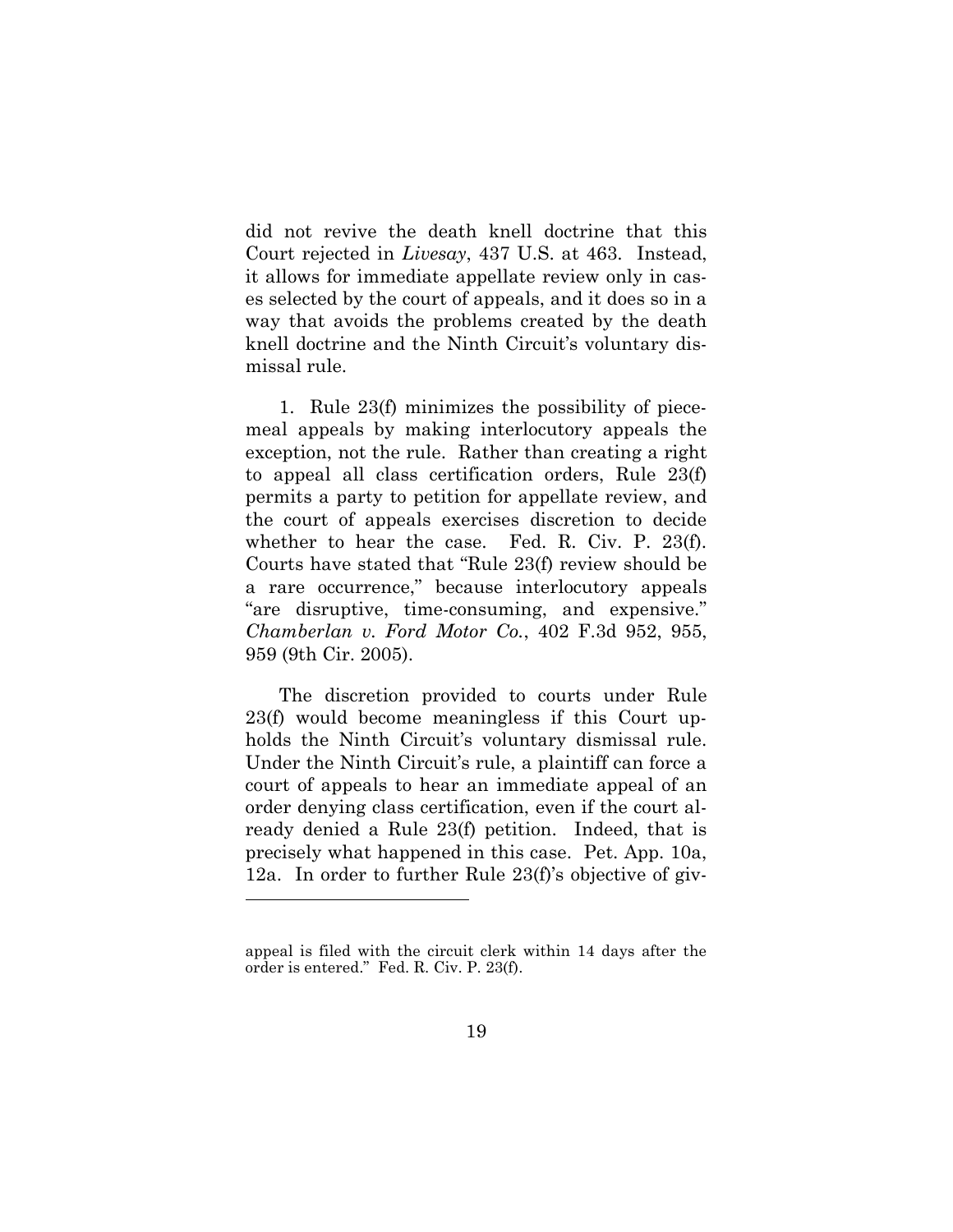ing courts—and not plaintiffs—the discretion to determine which class certification orders deserve immediate appellate review, the Court should reject the voluntary dismissal rule.

2. Rule 23(f) also treats plaintiffs and defendants equally by allowing any party to petition for appellate review of class certification orders. Fed. R. Civ. P. 23(f). The Committee Note explains that the rule applies to all parties because all parties have an interest in seeking immediate appellate review:

> An order denying certification may confront the plaintiff with a situation in which the only sure path to appellate review is by proceeding to final judgment on the merits on an individual claim that, standing alone, is far smaller than the costs of litigation. An order granting certification, on the other hand, may force a defendant to settle rather than incur the costs of defending a class action and run the risk of potentially ruinous liability.

Fed. R. Civ. P. 23 Committee Note (1998).

Consistent with this Committee Note, courts of appeals have treated plaintiffs and defendants similarly in applying Rule 23(f). As the Seventh Circuit has explained, "just as a denial of class status can doom the plaintiff, so a grant of class status can put considerable pressure on the defendant to settle, even when the plaintiff's probability of success on the merits is slight." *Blair v. Equifax Check Servs., Inc.*, 181 F.3d 832, 834 (7th Cir. 1999). A recent study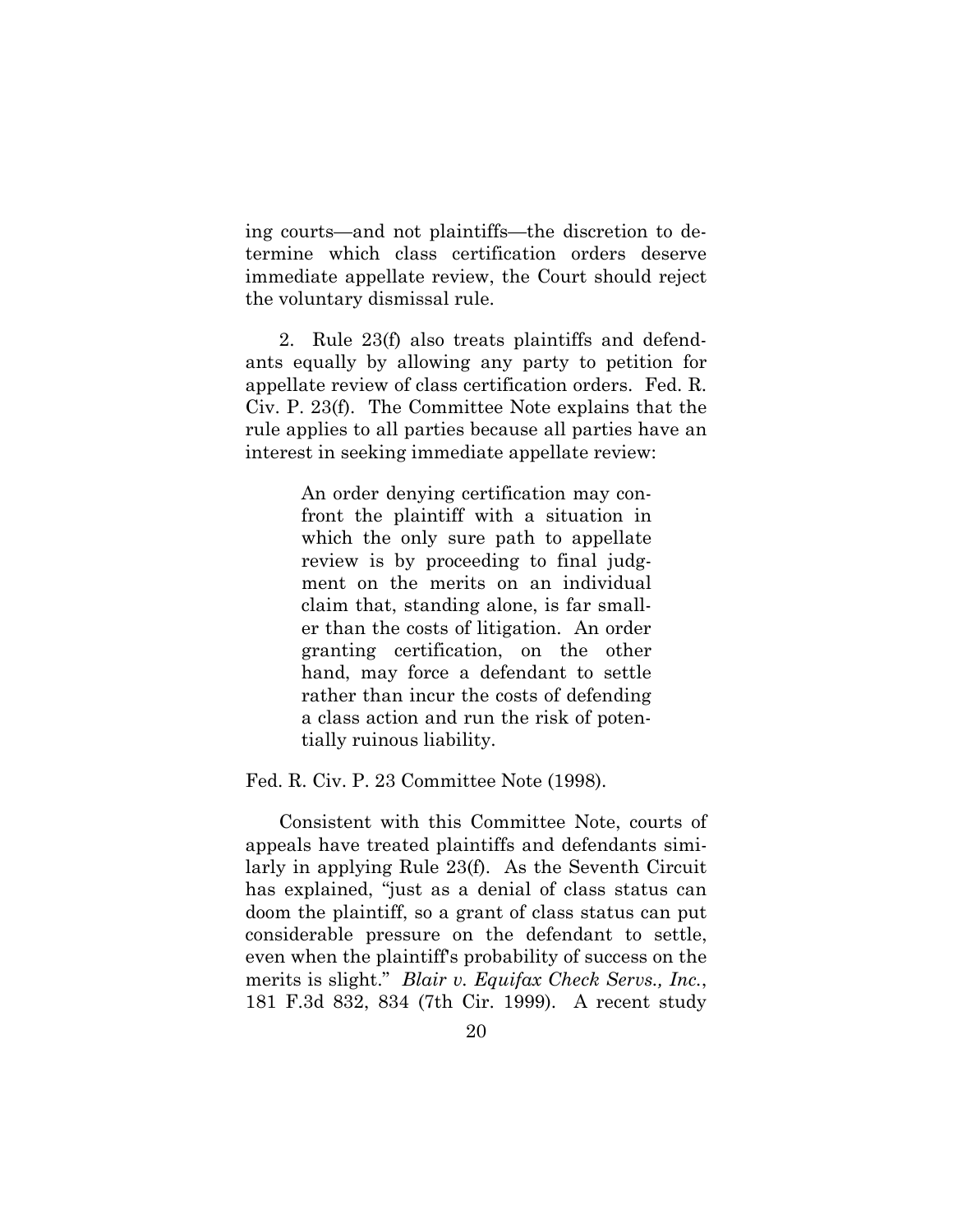found that Rule 23(f) petitions filed by plaintiffs and defendants are granted at roughly the same rate.[6](#page-26-0) 

All parties will no longer be treated equally if the Court upholds the Ninth Circuit's voluntary dismissal rule. Defendants can still take an immediate appeal of an order granting class certification only when a Rule 23(f) petition is granted. Plaintiffs, in contrast, can first petition for review under Rule 23(f), and—if the petition is denied—they can then take an appeal as of right under Section 1291 and the voluntary dismissal rule.

In sum, Rule 23(f) reflects the policy judgments that immediate appeals of class certification orders should be allowed only when permitted by the courts of appeals, and that the opportunity to appeal should be available on equal terms to both plaintiffs and defendants. Like the death knell doctrine before it, the Ninth Circuit's voluntary dismissal rule frustrates these objectives by allowing plaintiffs, but not defendants, to appeal orders denying class certification whenever they prefer an immediate appeal over litigating the merits of their claims.

<span id="page-26-0"></span><sup>6</sup> Courts of appeals have granted 20.5% of the petitions filed by plaintiffs, and 24.8% of the petitions filed by defendants. *See*  John Beisner et al., *Study Reveals US Courts of Appeals Are Less Receptive to Reviewing Class Certification Rulings* (Apr. 29, 2014), http://bit.ly/1GNGoI5.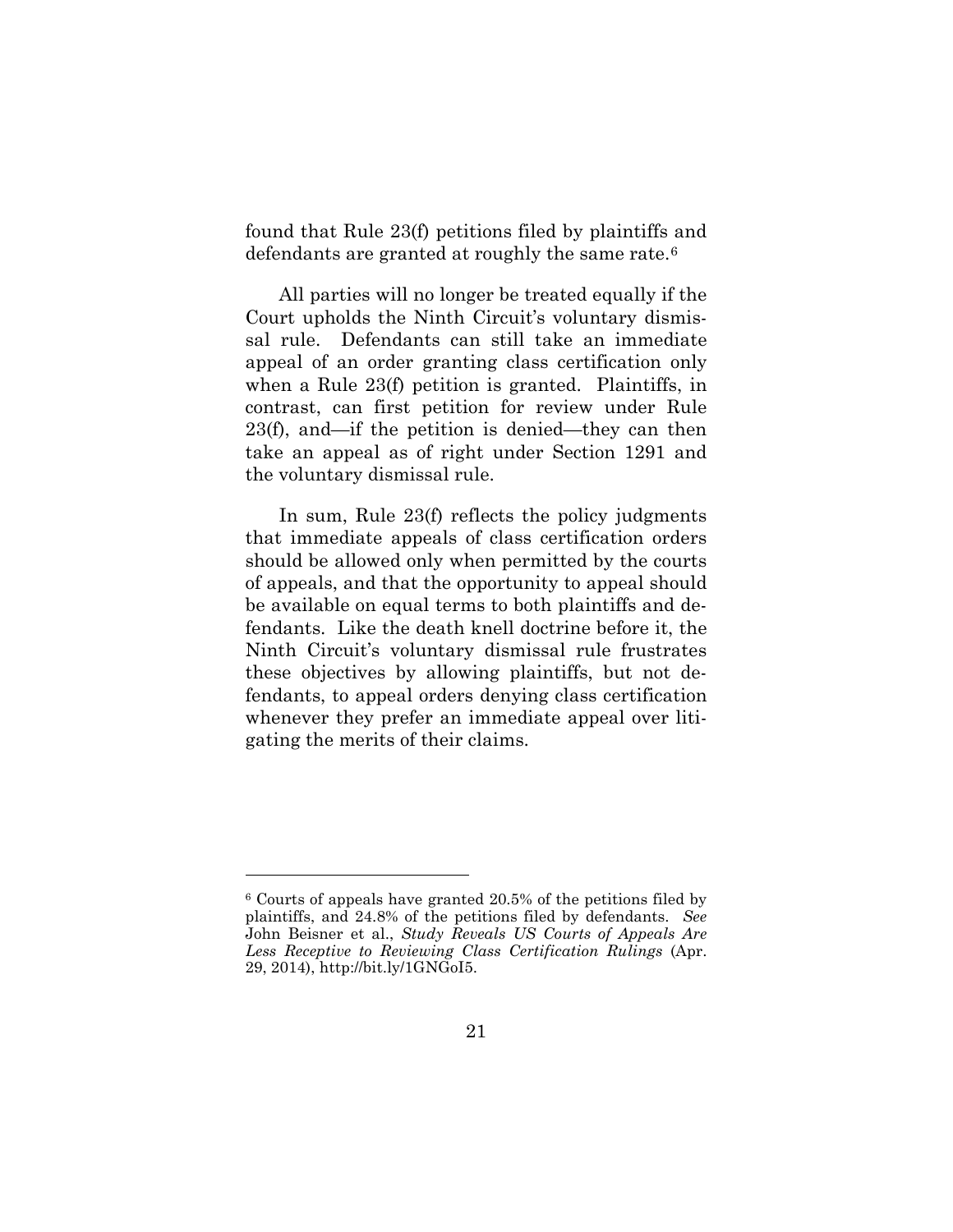## <span id="page-27-0"></span>**III. The Ninth Circuit's Voluntary Dismissal Rule Cannot Be Saved By Allowing Plaintiffs To Pursue Appeal After a Permanent Dismissal of Their Claims.**

Plaintiffs have never argued that, even if their claims cannot be revived, they may still appeal the order striking the class allegations from their complaint. But even if this argument were not waived, the Court should still reject it. The Ninth Circuit's voluntary dismissal rule cannot be saved by allowing a named plaintiff who has truly dismissed her claim with prejudice to nonetheless represent a class. That is because the desire to represent a class is not enough to satisfy Article III's "case or controversy" requirement. *See* Part I.A.

Moreover, even ignoring the Article III problems, the Ninth Circuit's voluntary dismissal rule would create the very problems that Rule 23(f) was designed to avoid. The potential waste of judicial resources from piecemeal appeals would still exist the only difference would be that each appeal would be taken by a different named plaintiff. *See supra* pp. 16, 19-20. And the rule would still unfairly disadvantage defendants, because only plaintiffs can manufacture a supposedly final judgment by dismissing their claims. *See supra* p. 18.

But the voluntary dismissal rule would also create additional problems if a plaintiff could continue to represent a class after her claim had been dismissed with prejudice. If a plaintiff could give up her claims for the benefit of the putative class, her personal interests would often be at odds with the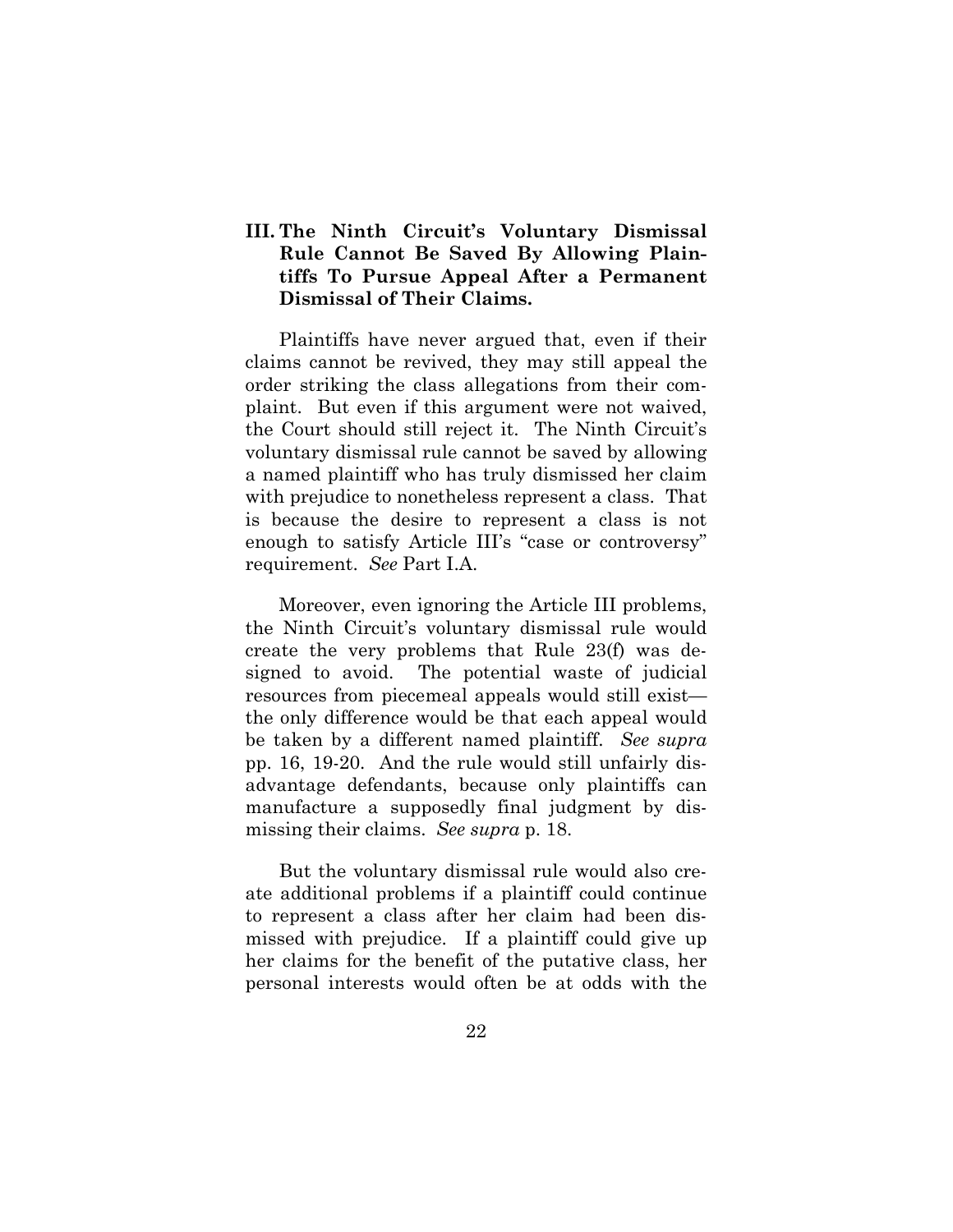interests of her lawyer. This is especially true when the lawyer has taken the case on a contingency fee, as is typical for class actions. The plaintiff may prefer to continue litigating her individual claims even if the potential recovery is relatively small, because a relatively small recovery is better than no recovery at all. But the class action lawyer often takes a plaintiff's case on a contingency fee only for the potential of a class-wide recovery. That lawyer has little incentive to continue representing the plaintiff on her individual claims, and thus will have every incentive to discourage the plaintiff from continuing to litigate her claims, even if they have merit.

This Court has repeatedly sought to avoid interpreting class action rules in a way that creates a conflict between the interests of plaintiffs and class counsel. For example, in *Standard Fire Insurance Co. v. Knowles*, 133 S. Ct. 1345 (2013), the Court unanimously rejected the common tactic of plaintiffs' lawyers' "stipulating away" putative class claims above \$5 million to evade jurisdiction under the Class Action Fairness Act. As the Court recognized, this practice impermissibly allowed named plaintiffs and their lawyers to give up claims of absent class members. *Id.* at 1348-49. Similarly, in *Wal-Mart Stores, Inc. v. Dukes*, 131 S. Ct. 2541 (2011), the Court rejected an interpretation of Rule 23(b)(2) that would have "create[d] perverse incentives for class representatives to place at risk potentially valid claims for monetary relief." *Id.* at 2559.

The potential for conflicts of interest is even greater here. If counsel is successful in persuading the named plaintiff to dismiss her claims, counsel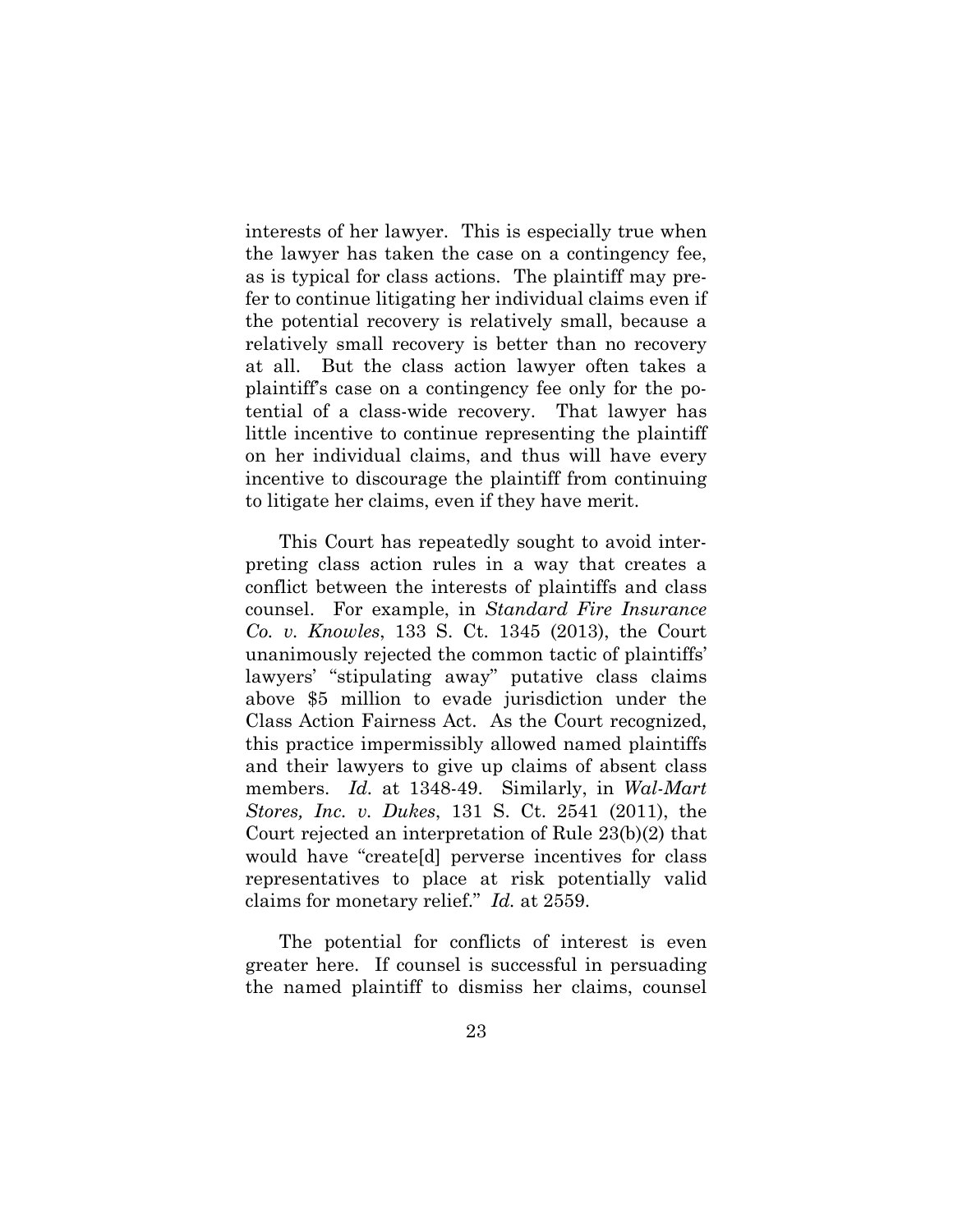can control the litigation on appeal without accountability to a client with a personal interest in the action. It is a foundational principle of legal ethics that an attorney should abide by the client's preferences and litigation goals, rather than his or her own self-interest. *See* Model R. of Prof'l Conduct 1.2(a). But here the client's preferences would be irrelevant because the client no longer has an interest in the litigation. As a result, the case would become a matter of "a lawyer who no longer has a client." *See Geraghty*, 445 U.S. at 424 (Powell, J., dissenting).

Class litigation is already "dysfunctional," because often "the principals [i.e., the plaintiffs] cannot effectively monitor their agent [i.e., their lawyer]." John C. Coffee, Jr., *Class Action Accountability: Reconciling Exit, Voice, and Loyalty in Representative Litigation*, 100 Colum. L. Rev. 370, 371 (2000). Class action lawyers often "ignore the preferences of individual class members" and "define the goals of the litigation differently than they otherwise would." *Id.* at 379. This happens even when class counsel have an interested client to whom they owe fiduciary duties. The problem will only be exacerbated if class counsel can pursue appeals on behalf of a putative class without a client who has a personal stake in the case's outcome.

To minimize these problems, the Court should reject the Ninth Circuit's voluntary dismissal rule and hold that the court of appeals lacked jurisdiction to hear Plaintiffs' appeal. That is true regardless of whether the Ninth Circuit would allow a plaintiff to revive her claims on remand.